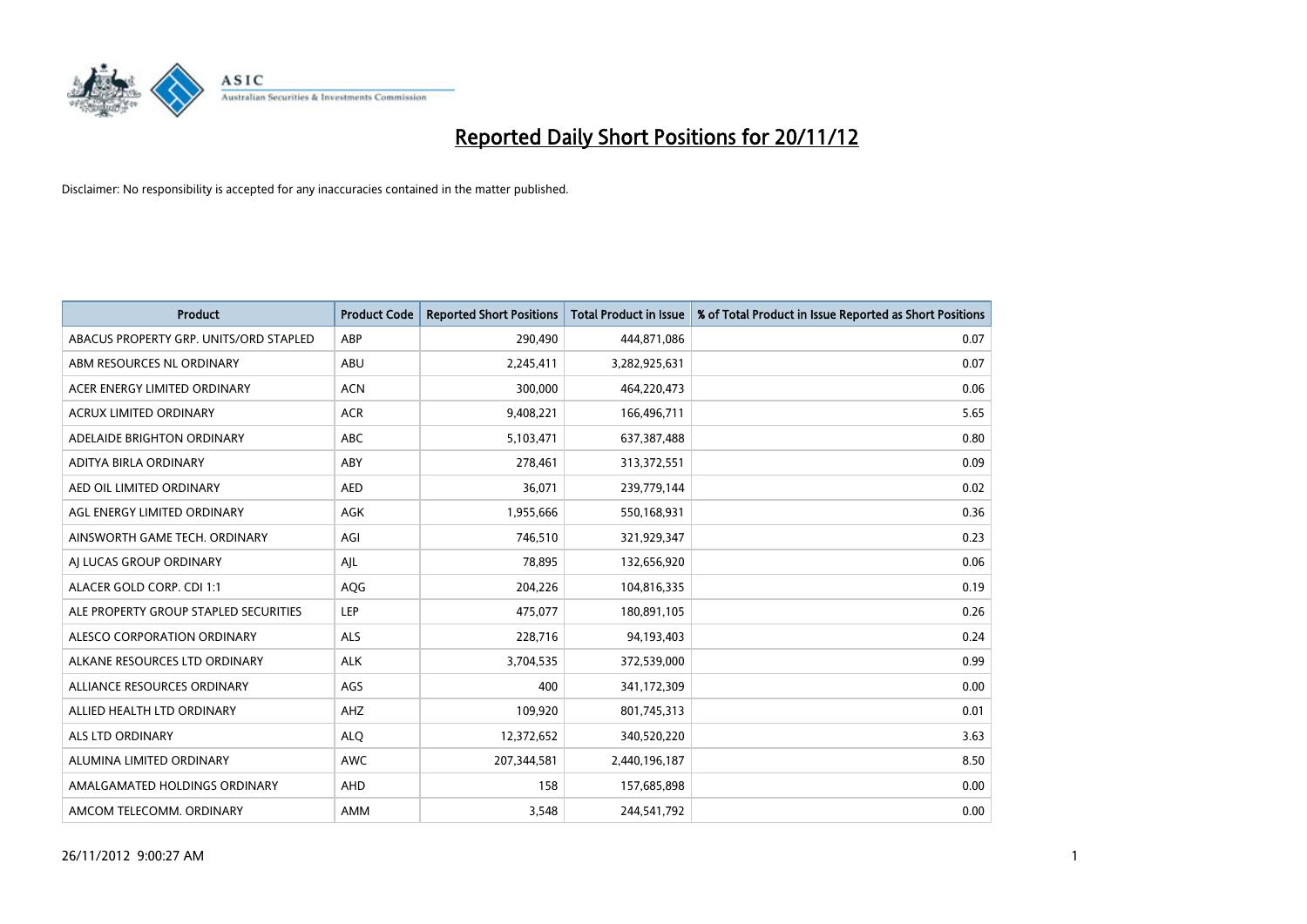

| <b>Product</b>                          | <b>Product Code</b> | <b>Reported Short Positions</b> | <b>Total Product in Issue</b> | % of Total Product in Issue Reported as Short Positions |
|-----------------------------------------|---------------------|---------------------------------|-------------------------------|---------------------------------------------------------|
| AMCOR LIMITED ORDINARY                  | <b>AMC</b>          | 2,058,732                       | 1,206,684,923                 | 0.17                                                    |
| AMP LIMITED ORDINARY                    | AMP                 | 8,096,645                       | 2,930,423,546                 | 0.28                                                    |
| AMPELLA MINING ORDINARY                 | <b>AMX</b>          | 5,717,656                       | 247,500,493                   | 2.31                                                    |
| ANGLOGOLD ASHANTI CDI 5:1               | AGG                 | 500                             | 89,207,765                    | 0.00                                                    |
| ANSELL LIMITED ORDINARY                 | <b>ANN</b>          | 4,257,621                       | 130,768,652                   | 3.26                                                    |
| ANTARES ENERGY LTD ORDINARY             | <b>AZZ</b>          | 608,736                         | 257,000,000                   | 0.24                                                    |
| ANZ BANKING GRP LTD ORDINARY            | <b>ANZ</b>          | 8,047,751                       | 2,718,596,903                 | 0.30                                                    |
| APA GROUP STAPLED SECURITIES            | <b>APA</b>          | 14,347,671                      | 796,987,854                   | 1.80                                                    |
| APN NEWS & MEDIA ORDINARY               | <b>APN</b>          | 13,764,805                      | 661,526,586                   | 2.08                                                    |
| AQUARIUS PLATINUM. ORDINARY             | <b>AOP</b>          | 15,859,868                      | 486,851,336                   | 3.26                                                    |
| AQUILA RESOURCES ORDINARY               | <b>AQA</b>          | 8,999,621                       | 411,804,442                   | 2.19                                                    |
| ARAFURA RESOURCE LTD ORDINARY           | <b>ARU</b>          | 4,186,900                       | 396,004,144                   | 1.06                                                    |
| ARB CORPORATION ORDINARY                | <b>ARP</b>          | 64,317                          | 72,481,302                    | 0.09                                                    |
| ARDENT LEISURE GROUP STAPLED SECURITIES | AAD                 | 164,365                         | 397,774,513                   | 0.04                                                    |
| ARISTOCRAT LEISURE ORDINARY             | <b>ALL</b>          | 17,458,762                      | 551,418,047                   | 3.17                                                    |
| ARRIUM LTD ORDINARY                     | ARI                 | 10,083,214                      | 1,351,527,328                 | 0.75                                                    |
| ASCIANO LIMITED ORDINARY                | <b>AIO</b>          | 3,554,431                       | 975,385,664                   | 0.36                                                    |
| ASG GROUP LIMITED ORDINARY              | <b>ASZ</b>          | 1,767,379                       | 182,756,104                   | 0.97                                                    |
| ASPEN GROUP ORD/UNITS STAPLED           | <b>APZ</b>          | 79,674                          | 1,197,188,521                 | 0.01                                                    |
| ASPIRE MINING LTD ORDINARY              | <b>AKM</b>          | 438,403                         | 620,594,556                   | 0.07                                                    |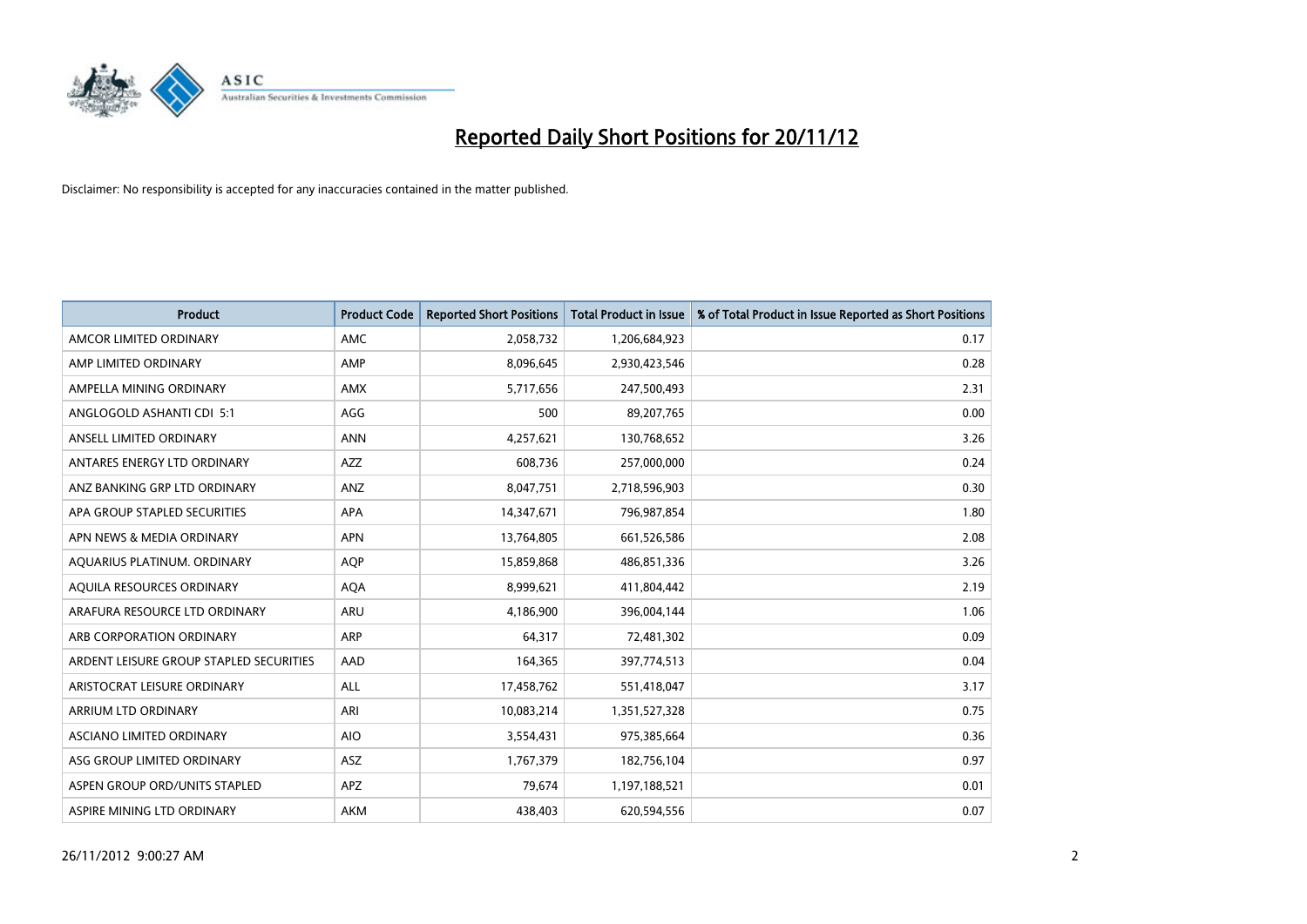

| <b>Product</b>                          | <b>Product Code</b> | <b>Reported Short Positions</b> | <b>Total Product in Issue</b> | % of Total Product in Issue Reported as Short Positions |
|-----------------------------------------|---------------------|---------------------------------|-------------------------------|---------------------------------------------------------|
| ASTRO JAP PROP GROUP STAPLED SECURITIES | AIA                 | 2.258                           | 58,445,002                    | 0.00                                                    |
| ASX LIMITED ORDINARY                    | ASX                 | 3,582,096                       | 175,136,729                   | 2.05                                                    |
| ATLAS IRON LIMITED ORDINARY             | AGO                 | 13,830,723                      | 904,805,993                   | 1.53                                                    |
| AURORA OIL & GAS ORDINARY               | <b>AUT</b>          | 5,156,352                       | 447,885,778                   | 1.15                                                    |
| AUSDRILL LIMITED ORDINARY               | <b>ASL</b>          | 8,093,635                       | 309,318,628                   | 2.62                                                    |
| AUSENCO LIMITED ORDINARY                | AAX                 | 974,227                         | 123,872,665                   | 0.79                                                    |
| <b>AUSTAL LIMITED ORDINARY</b>          | ASB                 | 427,228                         | 190,674,573                   | 0.22                                                    |
| <b>AUSTIN ENGINEERING ORDINARY</b>      | <b>ANG</b>          | 449,314                         | 72,314,403                    | 0.62                                                    |
| AUSTRALAND PROPERTY STAPLED SECURITY    | <b>ALZ</b>          | 510,163                         | 576,846,597                   | 0.09                                                    |
| AUSTRALIAN AGRICULT, ORDINARY           | AAC                 | 635,119                         | 312,905,085                   | 0.20                                                    |
| AUSTRALIAN INFRASTR, UNITS/ORDINARY     | <b>AIX</b>          | 1,332,496                       | 620,733,944                   | 0.21                                                    |
| AUSTRALIAN PHARM. ORDINARY              | API                 | 213,238                         | 488,115,883                   | 0.04                                                    |
| AVANCO RESOURCES LTD ORDINARY           | <b>AVB</b>          | 114,682                         | 1,113,993,968                 | 0.01                                                    |
| AVIENNINGS LIMITED ORDINARY             | AVI                 | 175,000                         | 274,588,694                   | 0.06                                                    |
| AWE LIMITED ORDINARY                    | <b>AWE</b>          | 4,015,530                       | 522,116,985                   | 0.77                                                    |
| AZIMUTH RES LTD ORDINARY                | <b>AZH</b>          | 1,192,999                       | 419,864,886                   | 0.28                                                    |
| BANDANNA ENERGY ORDINARY                | <b>BND</b>          | 11,340,354                      | 528,481,199                   | 2.15                                                    |
| BANK OF QUEENSLAND. ORDINARY            | <b>BOO</b>          | 8,398,602                       | 308,797,224                   | 2.72                                                    |
| <b>BASE RES LIMITED ORDINARY</b>        | <b>BSE</b>          | 463,722                         | 560,440,029                   | 0.08                                                    |
| <b>BATHURST RESOURCES ORDINARY</b>      | <b>BTU</b>          | 39,297,296                      | 697,247,997                   | 5.64                                                    |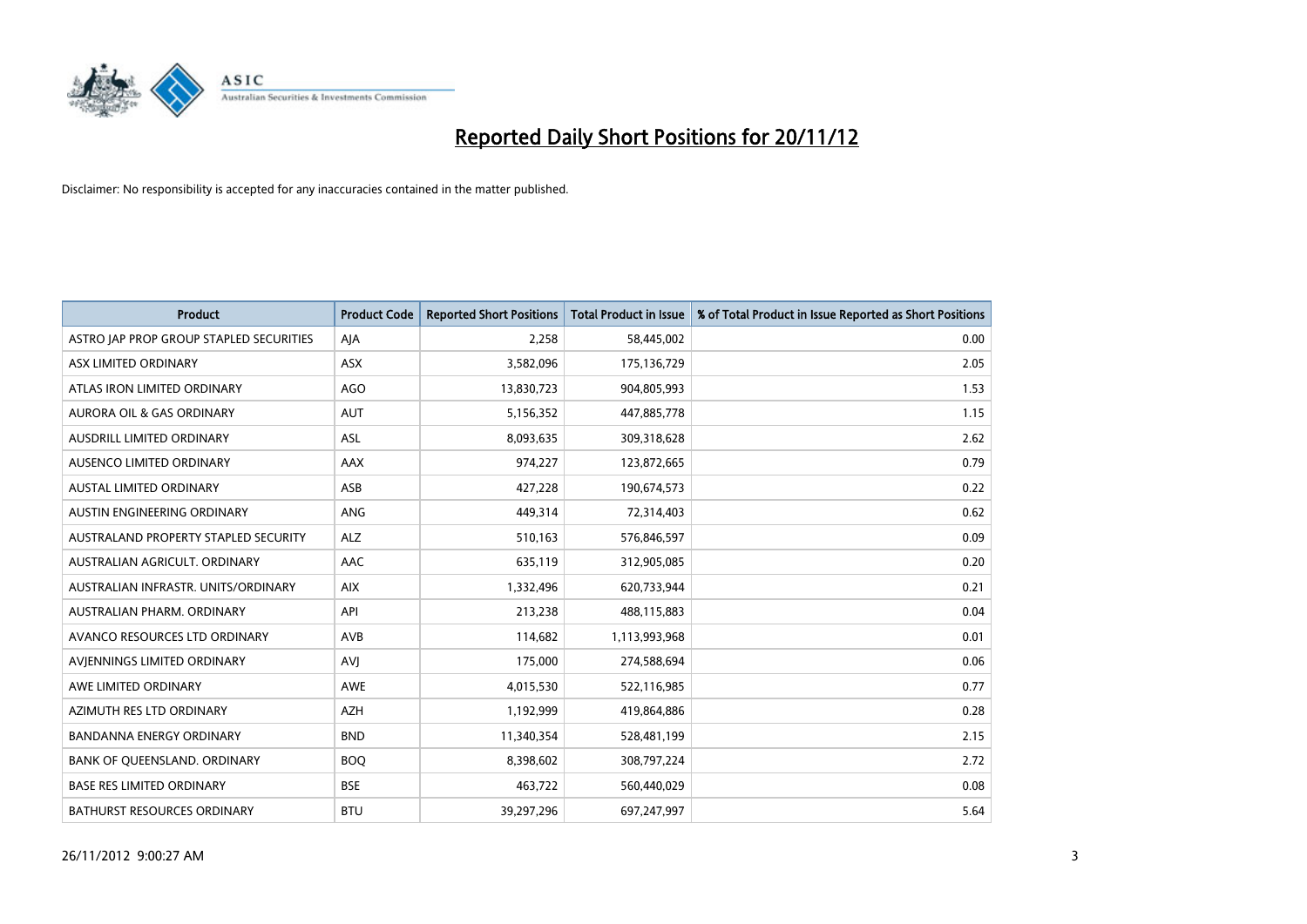

| <b>Product</b>                       | <b>Product Code</b> | <b>Reported Short Positions</b> | <b>Total Product in Issue</b> | % of Total Product in Issue Reported as Short Positions |
|--------------------------------------|---------------------|---------------------------------|-------------------------------|---------------------------------------------------------|
| <b>BC IRON LIMITED ORDINARY</b>      | <b>BCI</b>          | 160,040                         | 103,861,000                   | 0.15                                                    |
| BEACH ENERGY LIMITED ORDINARY        | <b>BPT</b>          | 21,505,314                      | 1,263,677,572                 | 1.70                                                    |
| BEADELL RESOURCE LTD ORDINARY        | <b>BDR</b>          | 13,658,959                      | 742,204,752                   | 1.84                                                    |
| BENDIGO AND ADELAIDE ORDINARY        | <b>BEN</b>          | 9,170,847                       | 402,290,277                   | 2.28                                                    |
| BERKELEY RESOURCES ORDINARY          | <b>BKY</b>          | 195,858                         | 179,393,273                   | 0.11                                                    |
| <b>BHP BILLITON LIMITED ORDINARY</b> | <b>BHP</b>          | 6,168,415                       | 3,211,691,105                 | 0.19                                                    |
| <b>BILLABONG ORDINARY</b>            | <b>BBG</b>          | 4,847,973                       | 478,944,292                   | 1.01                                                    |
| <b>BLACKTHORN RESOURCES ORDINARY</b> | <b>BTR</b>          | 251,724                         | 164,285,950                   | 0.15                                                    |
| BLUESCOPE STEEL LTD ORDINARY         | <b>BSL</b>          | 14,365,578                      | 3,349,185,247                 | 0.43                                                    |
| <b>BOART LONGYEAR ORDINARY</b>       | <b>BLY</b>          | 6,794,454                       | 461,163,412                   | 1.47                                                    |
| <b>BOOM LOGISTICS ORDINARY</b>       | <b>BOL</b>          | 17,998                          | 468,663,585                   | 0.00                                                    |
| BORAL LIMITED, ORDINARY              | <b>BLD</b>          | 54,618,095                      | 766,235,816                   | 7.13                                                    |
| <b>BOUGAINVILLE COPPER ORDINARY</b>  | <b>BOC</b>          |                                 | 401,062,500                   | 0.00                                                    |
| <b>BRADKEN LIMITED ORDINARY</b>      | <b>BKN</b>          | 10,646,452                      | 169,240,662                   | 6.29                                                    |
| <b>BRAMBLES LIMITED ORDINARY</b>     | <b>BXB</b>          | 5,545,857                       | 1,555,262,103                 | 0.36                                                    |
| BREVILLE GROUP LTD ORDINARY          | <b>BRG</b>          | 825,413                         | 130,095,322                   | 0.63                                                    |
| <b>BRICKWORKS LIMITED ORDINARY</b>   | <b>BKW</b>          | 73,460                          | 147,818,132                   | 0.05                                                    |
| BROCKMAN MINING LTD ORDINARY         | <b>BCK</b>          | 91,872                          | 7,224,094,327                 | 0.00                                                    |
| BT INVESTMENT MNGMNT ORDINARY        | <b>BTT</b>          | 54,605                          | 268,989,279                   | 0.02                                                    |
| <b>BURU ENERGY ORDINARY</b>          | <b>BRU</b>          | 10,331,014                      | 266,297,599                   | 3.88                                                    |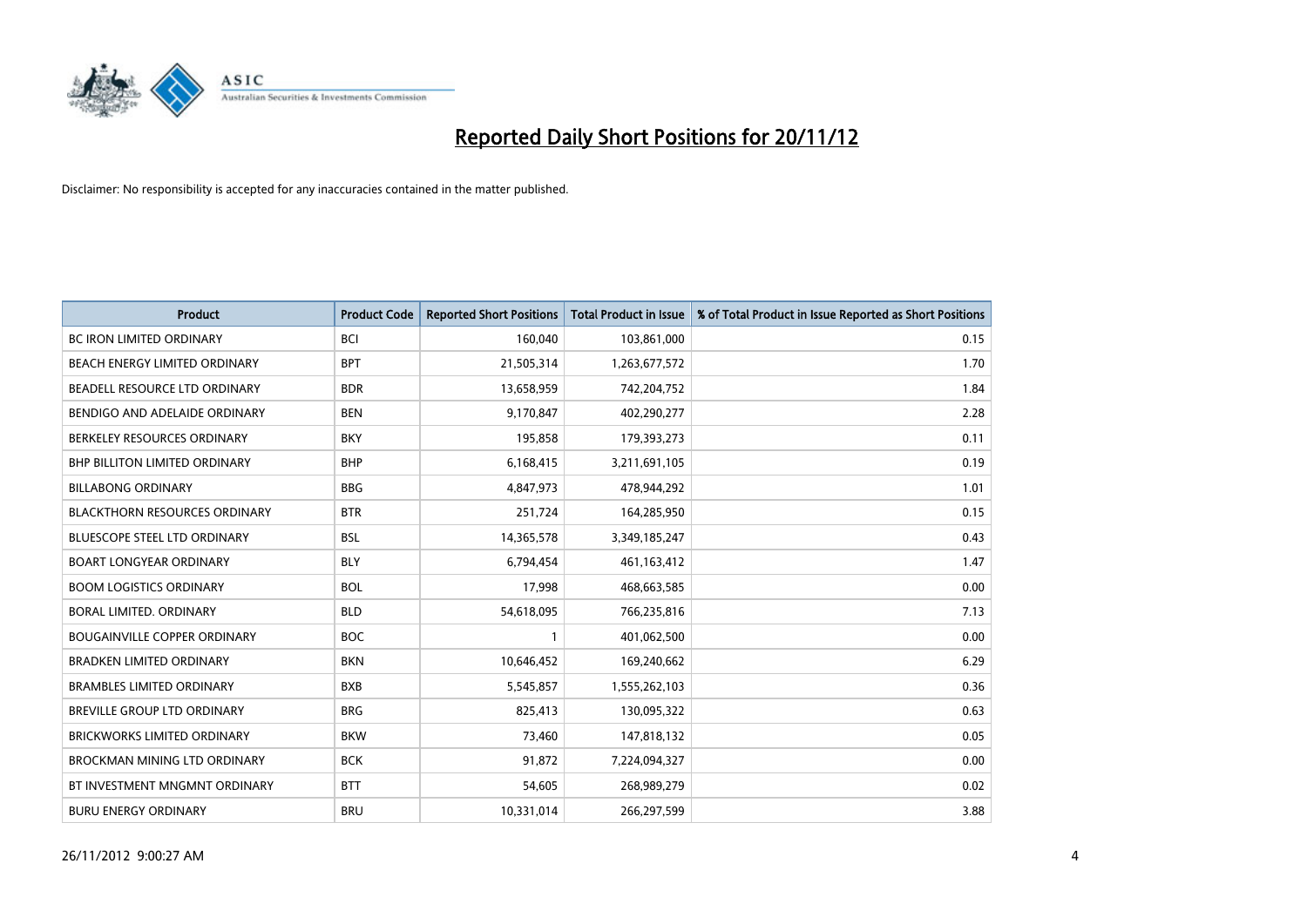

| <b>Product</b>                          | <b>Product Code</b> | <b>Reported Short Positions</b> | <b>Total Product in Issue</b> | % of Total Product in Issue Reported as Short Positions |
|-----------------------------------------|---------------------|---------------------------------|-------------------------------|---------------------------------------------------------|
| <b>BWP TRUST ORDINARY UNITS</b>         | <b>BWP</b>          | 2,837,844                       | 533,645,790                   | 0.53                                                    |
| CABCHARGE AUSTRALIA ORDINARY            | CAB                 | 4,537,840                       | 120,430,683                   | 3.77                                                    |
| <b>CALIBRE GROUP LTD ORDINARY</b>       | <b>CGH</b>          | 516,334                         | 307,378,401                   | 0.17                                                    |
| <b>CALTEX AUSTRALIA ORDINARY</b>        | <b>CTX</b>          | 4,028,832                       | 270,000,000                   | 1.49                                                    |
| CAPE LAMBERT RES LTD ORDINARY           | <b>CFE</b>          | 826,854                         | 689,108,792                   | 0.12                                                    |
| CARABELLA RES LTD ORDINARY              | <b>CLR</b>          | 76,079                          | 133,642,797                   | 0.06                                                    |
| <b>CARBON ENERGY ORDINARY</b>           | <b>CNX</b>          | 48.071                          | 776,306,566                   | 0.01                                                    |
| CARDNO LIMITED ORDINARY                 | <b>CDD</b>          | 6,049,281                       | 139,180,293                   | 4.35                                                    |
| CARNARVON PETROLEUM ORDINARY            | <b>CVN</b>          | 4,573,182                       | 858,516,667                   | 0.53                                                    |
| CARSALES.COM LTD ORDINARY               | <b>CRZ</b>          | 9,068,948                       | 235,648,495                   | 3.85                                                    |
| CEDAR WOODS PROP. ORDINARY              | <b>CWP</b>          | 5,001                           | 73,047,793                    | 0.01                                                    |
| CENTRAL PETROLEUM ORDINARY              | <b>CTP</b>          | 354,859                         | 1,386,978,365                 | 0.03                                                    |
| CENTRO RETAIL AUST ORD/UNIT STAPLED SEC | <b>CRF</b>          | 3,072,856                       | 1,427,391,696                 | 0.22                                                    |
| <b>CERAMIC FUEL CELLS ORDINARY</b>      | CFU                 | 275                             | 1,559,231,320                 | 0.00                                                    |
| CFS RETAIL TRUST GRP STAPLED SECURITIES | <b>CFX</b>          | 42,529,941                      | 2,828,495,659                 | 1.50                                                    |
| CHALLENGER DIV.PRO. STAPLED UNITS       | <b>CDI</b>          | 53,513                          | 214,101,013                   | 0.02                                                    |
| CHALLENGER LIMITED ORDINARY             | CGF                 | 7,430,114                       | 544,652,710                   | 1.36                                                    |
| CHARTER HALL GROUP STAPLED US PROHIBIT. | <b>CHC</b>          | 400,866                         | 298,684,347                   | 0.13                                                    |
| <b>CHARTER HALL RETAIL UNITS</b>        | <b>COR</b>          | 823,023                         | 328,614,171                   | 0.25                                                    |
| <b>CHORUS LIMITED ORDINARY</b>          | <b>CNU</b>          | 983.281                         | 385,082,123                   | 0.26                                                    |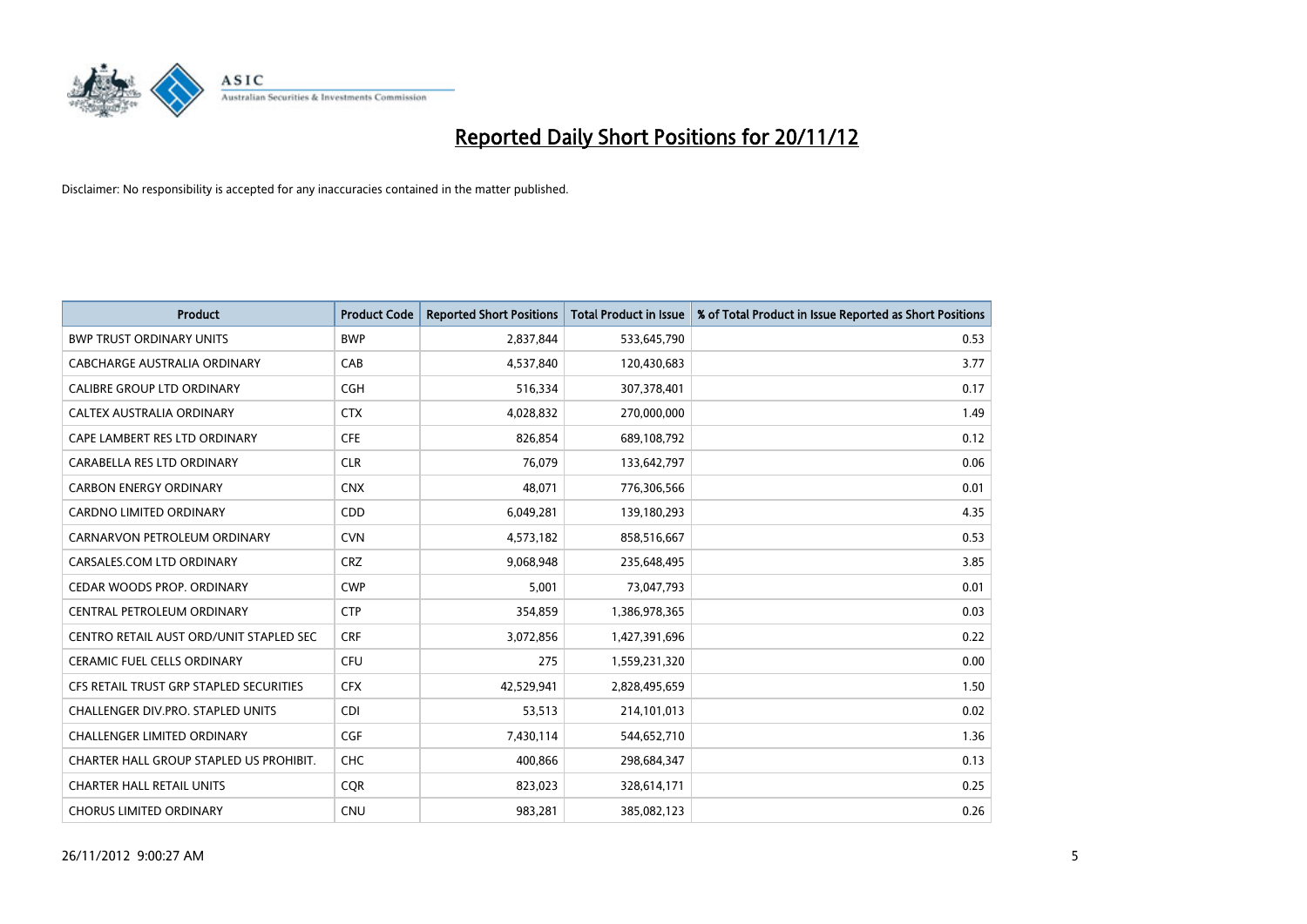

| <b>Product</b>                          | <b>Product Code</b> | <b>Reported Short Positions</b> | <b>Total Product in Issue</b> | % of Total Product in Issue Reported as Short Positions |
|-----------------------------------------|---------------------|---------------------------------|-------------------------------|---------------------------------------------------------|
| CITIGOLD CORP LTD ORDINARY              | <b>CTO</b>          | 1,363,288                       | 1,238,622,051                 | 0.11                                                    |
| <b>CLOUGH LIMITED ORDINARY</b>          | <b>CLO</b>          | 105,909                         | 775,259,839                   | 0.01                                                    |
| <b>CNPR GRP UNITS/ORD STAPLED</b>       | <b>CNP</b>          | 2,537                           | 972,414,514                   | 0.00                                                    |
| COAL OF AFRICA LTD ORDINARY             | <b>CZA</b>          | 90,137                          | 800,951,034                   | 0.01                                                    |
| <b>COALSPUR MINES LTD ORDINARY</b>      | <b>CPL</b>          | 14,492,484                      | 620,729,899                   | 2.33                                                    |
| COCA-COLA AMATIL ORDINARY               | <b>CCL</b>          | 3,425,451                       | 762,133,414                   | 0.45                                                    |
| <b>COCHLEAR LIMITED ORDINARY</b>        | <b>COH</b>          | 4,998,611                       | 57,026,689                    | 8.77                                                    |
| <b>COCKATOO COAL ORDINARY</b>           | <b>COK</b>          | 17,521,022                      | 1,016,746,908                 | 1.72                                                    |
| <b>CODAN LIMITED ORDINARY</b>           | <b>CDA</b>          | 66.071                          | 176,862,573                   | 0.04                                                    |
| <b>COLLINS FOODS LTD ORDINARY</b>       | <b>CKF</b>          | 23,670                          | 93,000,003                    | 0.03                                                    |
| COMMONWEALTH BANK, ORDINARY             | <b>CBA</b>          | 17,522,342                      | 1,609,180,841                 | 1.09                                                    |
| <b>COMMONWEALTH PROP ORDINARY UNITS</b> | <b>CPA</b>          | 17,106,643                      | 2,347,003,413                 | 0.73                                                    |
| <b>COMPASS RESOURCES ORDINARY</b>       | <b>CMR</b>          | 7,472                           | 1,403,744,100                 | 0.00                                                    |
| <b>COMPUTERSHARE LTD ORDINARY</b>       | <b>CPU</b>          | 10,451,544                      | 555,664,059                   | 1.88                                                    |
| CONTINENTAL COAL LTD ORDINARY           | <b>CCC</b>          | 983                             | 473,061,772                   | 0.00                                                    |
| COOPER ENERGY LTD ORDINARY              | <b>COE</b>          | 289,216                         | 328,694,257                   | 0.09                                                    |
| CORP TRAVEL LIMITED ORDINARY            | <b>CTD</b>          | 134,863                         | 74,971,020                    | 0.18                                                    |
| CREDIT CORP GROUP ORDINARY              | <b>CCP</b>          | 32,573                          | 45,932,899                    | 0.07                                                    |
| <b>CROMWELL PROP STAPLED SECURITIES</b> | <b>CMW</b>          | 292,655                         | 1,225,539,033                 | 0.02                                                    |
| <b>CROWN LIMITED ORDINARY</b>           | <b>CWN</b>          | 6,136,357                       | 728,394,185                   | 0.84                                                    |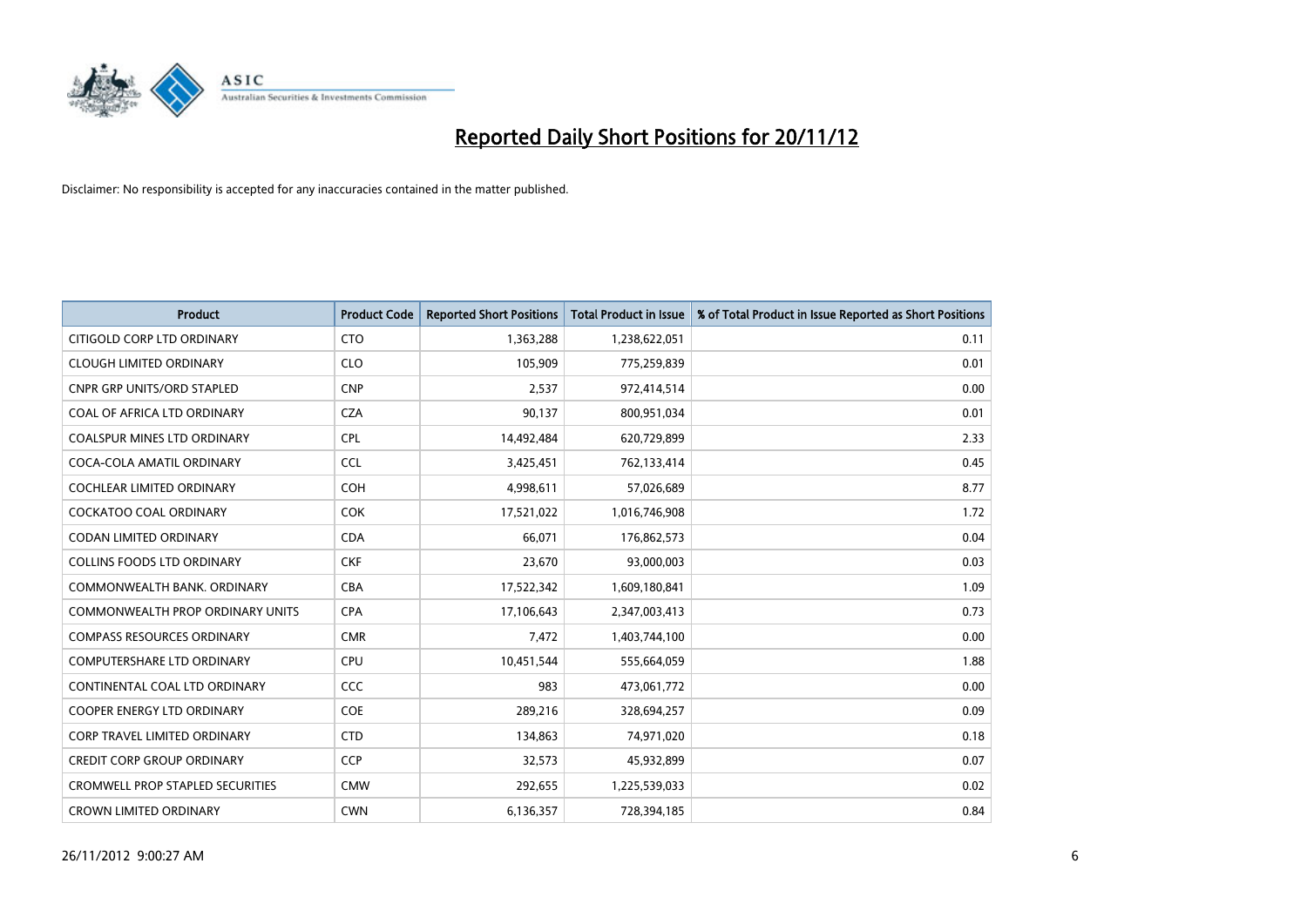

| <b>Product</b>                     | <b>Product Code</b> | <b>Reported Short Positions</b> | <b>Total Product in Issue</b> | % of Total Product in Issue Reported as Short Positions |
|------------------------------------|---------------------|---------------------------------|-------------------------------|---------------------------------------------------------|
| <b>CSG LIMITED ORDINARY</b>        | CSV                 | 1,198,201                       | 282,567,499                   | 0.42                                                    |
| <b>CSL LIMITED ORDINARY</b>        | <b>CSL</b>          | 3,166,428                       | 502,458,768                   | 0.63                                                    |
| <b>CSR LIMITED ORDINARY</b>        | <b>CSR</b>          | 44,250,751                      | 506,000,315                   | 8.75                                                    |
| <b>CUDECO LIMITED ORDINARY</b>     | CDU                 | 3,823,755                       | 188,343,961                   | 2.03                                                    |
| DART ENERGY LTD ORDINARY           | <b>DTE</b>          | 18,976,916                      | 812,965,406                   | 2.33                                                    |
| DAVID JONES LIMITED ORDINARY       | <b>DJS</b>          | 53,164,817                      | 531,788,775                   | 10.00                                                   |
| DECMIL GROUP LIMITED ORDINARY      | <b>DCG</b>          | 550.544                         | 168,203,219                   | 0.33                                                    |
| DEVINE LIMITED ORDINARY            | <b>DVN</b>          | 254,481                         | 158,730,556                   | 0.16                                                    |
| DEXUS PROPERTY GROUP STAPLED UNITS | <b>DXS</b>          | 12,893,200                      | 4,839,024,176                 | 0.27                                                    |
| DISCOVERY METALS LTD ORDINARY      | <b>DML</b>          | 4,873,449                       | 486,986,451                   | 1.00                                                    |
| DORAY MINERALS LTD ORDINARY        | <b>DRM</b>          | 105,000                         | 139,200,101                   | 0.08                                                    |
| DOWNER EDI LIMITED ORDINARY        | <b>DOW</b>          | 11,658,251                      | 429,100,296                   | 2.72                                                    |
| DRILLSEARCH ENERGY ORDINARY        | <b>DLS</b>          | 3,456,073                       | 386,468,803                   | 0.89                                                    |
| DUET GROUP STAPLED US PROHIBIT.    | <b>DUE</b>          | 5,414,869                       | 1,116,638,606                 | 0.48                                                    |
| DULUXGROUP LIMITED ORDINARY        | <b>DLX</b>          | 8,765,238                       | 368,984,902                   | 2.38                                                    |
| ECHO ENTERTAINMENT ORDINARY        | <b>EGP</b>          | 9,637,230                       | 825,672,730                   | 1.17                                                    |
| <b>ELDERS LIMITED ORDINARY</b>     | <b>ELD</b>          | 19,073,661                      | 448,598,480                   | 4.25                                                    |
| ELEMENTAL MINERALS ORDINARY        | <b>ELM</b>          | 620,400                         | 243,614,280                   | 0.25                                                    |
| ELEMENTOS LIMITED ORDINARY         | <b>ELT</b>          | 16                              | 148,290,347                   | 0.00                                                    |
| <b>EMECO HOLDINGS ORDINARY</b>     | <b>EHL</b>          | 6,847,316                       | 625,904,712                   | 1.09                                                    |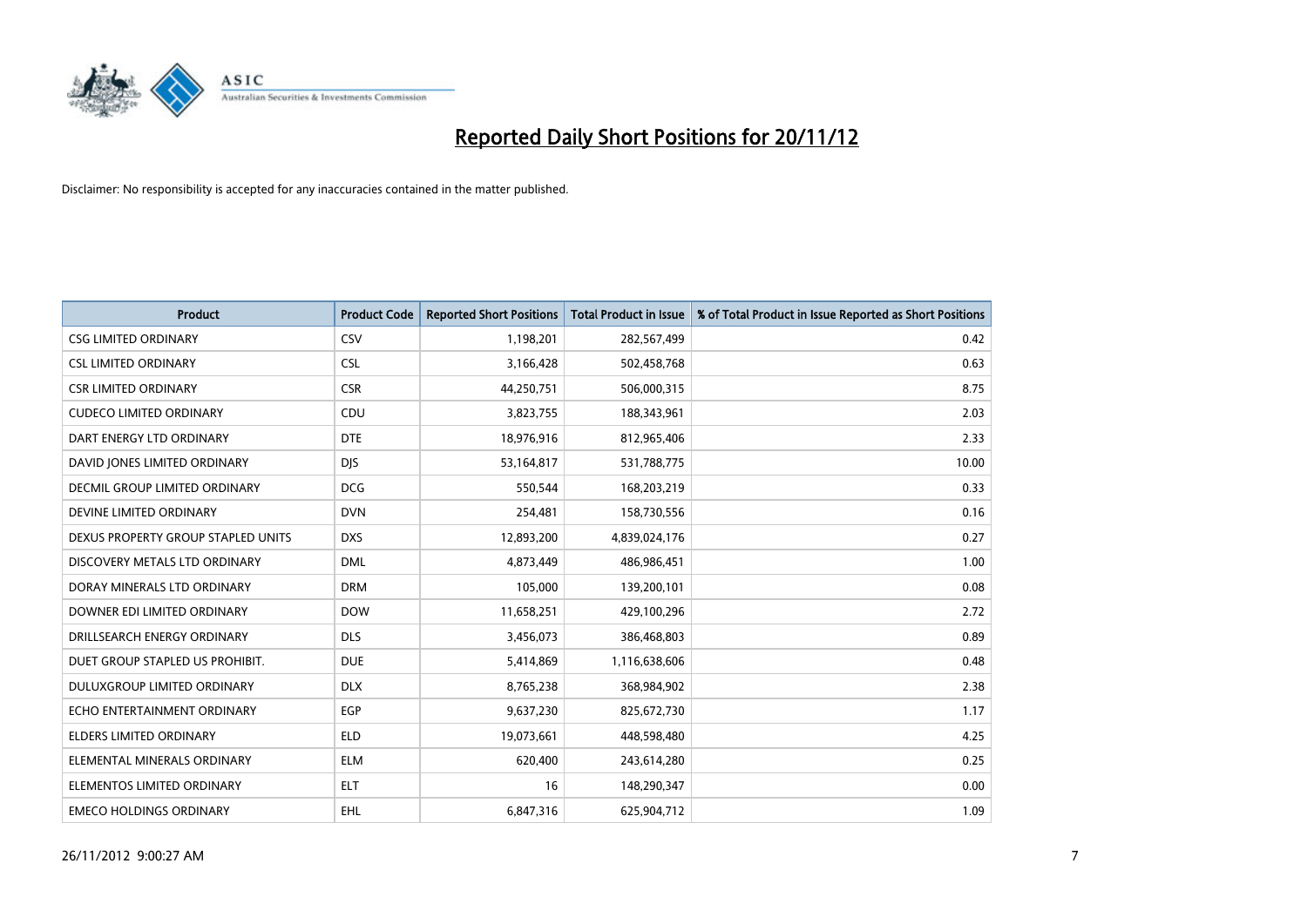

| <b>Product</b>                        | <b>Product Code</b> | <b>Reported Short Positions</b> | <b>Total Product in Issue</b> | % of Total Product in Issue Reported as Short Positions |
|---------------------------------------|---------------------|---------------------------------|-------------------------------|---------------------------------------------------------|
| <b>ENDEAVOUR MIN CORP CDI 1:1</b>     | <b>EVR</b>          | 237,591                         | 124, 161, 564                 | 0.19                                                    |
| ENERGY RESOURCES ORDINARY 'A'         | ERA                 | 7,228,464                       | 517,725,062                   | 1.40                                                    |
| <b>ENERGY WORLD CORPOR, ORDINARY</b>  | <b>EWC</b>          | 22,749,155                      | 1,734,166,672                 | 1.31                                                    |
| ENVESTRA LIMITED ORDINARY             | <b>ENV</b>          | 15,359,142                      | 1,603,333,497                 | 0.96                                                    |
| EOUATORIAL RES LTD ORDINARY           | EQX                 | 123,884                         | 117,235,353                   | 0.11                                                    |
| EVOLUTION MINING LTD ORDINARY         | <b>EVN</b>          | 3,653,887                       | 707,942,989                   | 0.52                                                    |
| FAIRFAX MEDIA LTD ORDINARY            | <b>FXI</b>          | 379,388,288                     | 2,351,955,725                 | 16.13                                                   |
| FAR LTD ORDINARY                      | <b>FAR</b>          | 21,000,000                      | 2,499,846,742                 | 0.84                                                    |
| FISHER & PAYKEL H. ORDINARY           | <b>FPH</b>          | 34,877                          | 538,095,634                   | 0.01                                                    |
| FKP PROPERTY GROUP STAPLED SECURITIES | <b>FKP</b>          | 52,804,725                      | 2,251,016,386                 | 2.35                                                    |
| FLEETWOOD CORP ORDINARY               | <b>FWD</b>          | 1,538,843                       | 60,000,126                    | 2.56                                                    |
| <b>FLETCHER BUILDING ORDINARY</b>     | <b>FBU</b>          | 8,310,288                       | 684,793,538                   | 1.21                                                    |
| <b>FLEXIGROUP LIMITED ORDINARY</b>    | <b>FXL</b>          | 194,446                         | 286,986,003                   | 0.07                                                    |
| <b>FLIGHT CENTRE ORDINARY</b>         | <b>FLT</b>          | 12,134,115                      | 100,154,646                   | 12.12                                                   |
| FLINDERS MINES LTD ORDINARY           | <b>FMS</b>          | 772,809                         | 1,821,300,404                 | 0.04                                                    |
| <b>FOCUS MINERALS LTD ORDINARY</b>    | <b>FML</b>          | 158,163                         | 4,320,773,701                 | 0.00                                                    |
| FORGE GROUP LIMITED ORDINARY          | FGE                 | 448,615                         | 86,169,014                    | 0.52                                                    |
| FORTESCUE METALS GRP ORDINARY         | <b>FMG</b>          | 192,135,828                     | 3,113,798,659                 | 6.17                                                    |
| <b>G.U.D. HOLDINGS ORDINARY</b>       | <b>GUD</b>          | 1,768,470                       | 71,341,319                    | 2.48                                                    |
| <b>G8 EDUCATION LIMITED ORDINARY</b>  | GEM                 | 48.831                          | 246,048,593                   | 0.02                                                    |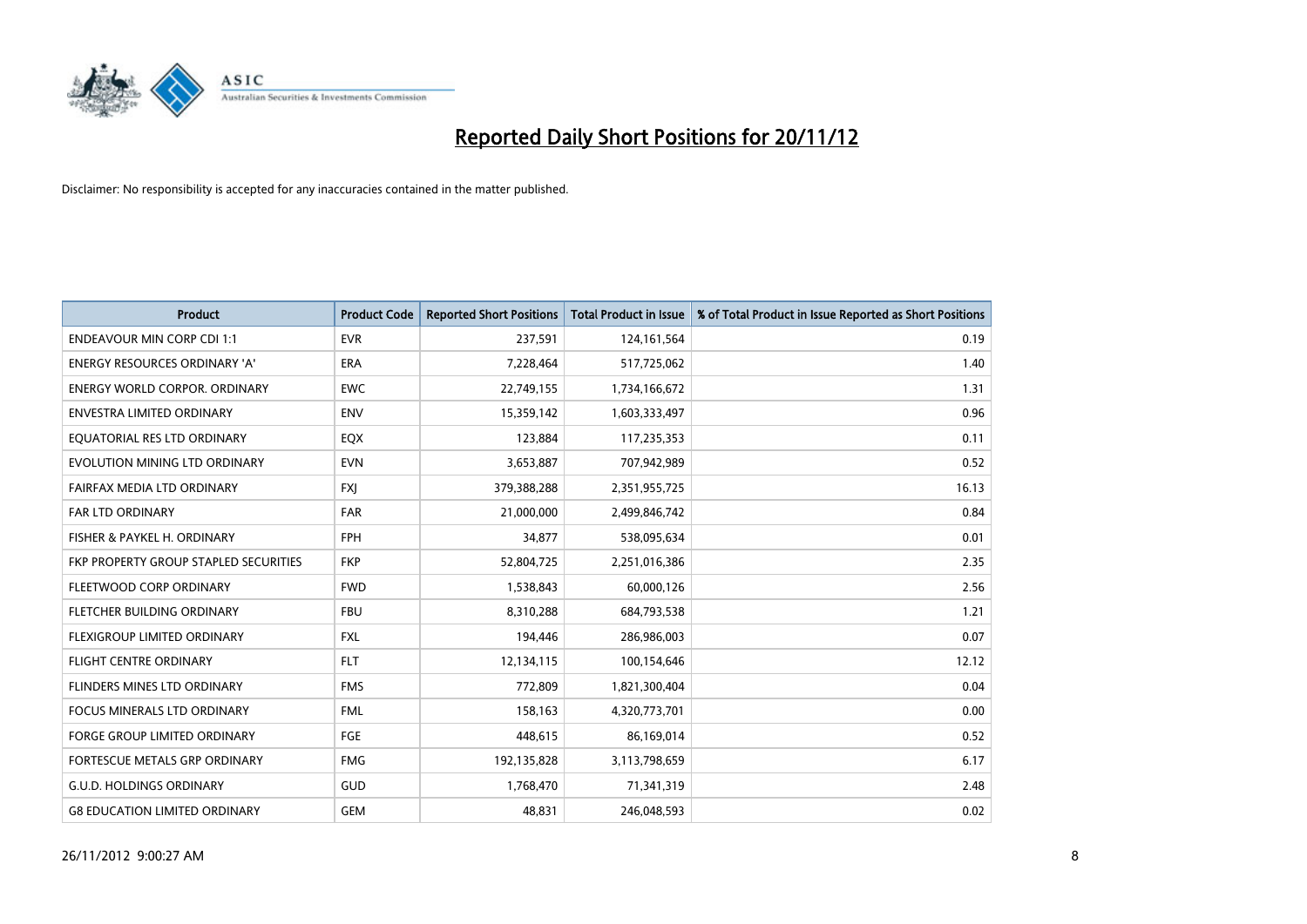

| <b>Product</b>                               | <b>Product Code</b> | <b>Reported Short Positions</b> | <b>Total Product in Issue</b> | % of Total Product in Issue Reported as Short Positions |
|----------------------------------------------|---------------------|---------------------------------|-------------------------------|---------------------------------------------------------|
| <b>GALAXY RESOURCES ORDINARY</b>             | GXY                 | 3,034,110                       | 536,359,341                   | 0.57                                                    |
| <b>GENETIC TECHNOLOGIES ORDINARY</b>         | GTG                 | 1,351,650                       | 474,971,819                   | 0.28                                                    |
| <b>GEODYNAMICS LIMITED ORDINARY</b>          | GDY                 | 850                             | 406,452,608                   | 0.00                                                    |
| <b>GINDALBIE METALS LTD ORDINARY</b>         | <b>GBG</b>          | 61,806,472                      | 1,247,487,454                 | 4.95                                                    |
| <b>GLOBAL MINING ORDINARY</b>                | GMI                 | 170                             | 181,898,994                   | 0.00                                                    |
| <b>GOODMAN FIELDER, ORDINARY</b>             | <b>GFF</b>          | 31,532,183                      | 1,955,559,207                 | 1.61                                                    |
| <b>GOODMAN GROUP STAPLED US PROHIBIT.</b>    | <b>GMG</b>          | 12,391,727                      | 1,701,681,304                 | 0.73                                                    |
| <b>GPT GROUP STAPLED SEC.</b>                | GPT                 | 8,134,505                       | 1,766,785,075                 | 0.46                                                    |
| <b>GRAINCORP LIMITED A CLASS ORDINARY</b>    | <b>GNC</b>          | 888,203                         | 228,241,481                   | 0.39                                                    |
| <b>GRANGE RESOURCES, ORDINARY</b>            | <b>GRR</b>          | 2,036,839                       | 1,155,487,102                 | 0.18                                                    |
| <b>GREENLAND MIN EN LTD ORDINARY</b>         | GGG                 | 4,607,389                       | 567,912,409                   | 0.81                                                    |
| <b>GRYPHON MINERALS LTD ORDINARY</b>         | GRY                 | 19,453,433                      | 348,264,983                   | 5.59                                                    |
| <b>GUILDFORD COAL LTD ORDINARY</b>           | <b>GUF</b>          | 1,575,381                       | 521,046,899                   | 0.30                                                    |
| <b>GUNNS LIMITED ORDINARY</b>                | <b>GNS</b>          | 51,528,090                      | 848,401,559                   | 6.07                                                    |
| <b>GWA GROUP LTD ORDINARY</b>                | <b>GWA</b>          | 11,733,227                      | 304,706,899                   | 3.85                                                    |
| HARVEY NORMAN ORDINARY                       | <b>HVN</b>          | 113,649,119                     | 1,062,316,784                 | 10.70                                                   |
| HASTIE GROUP LIMITED ORDINARY                | <b>HST</b>          | 233,914                         | 137,353,504                   | 0.17                                                    |
| <b>HASTINGS DIVERSIFIED STAPLED SECURITY</b> | <b>HDF</b>          | 374,805                         | 560,324,158                   | 0.07                                                    |
| <b>HENDERSON GROUP CDI 1:1</b>               | <b>HGG</b>          | 1,461,547                       | 703,813,556                   | 0.21                                                    |
| HEA HOLDINGS LIMITED ORDINARY                | <b>HFA</b>          | 3.809                           | 117,332,831                   | 0.00                                                    |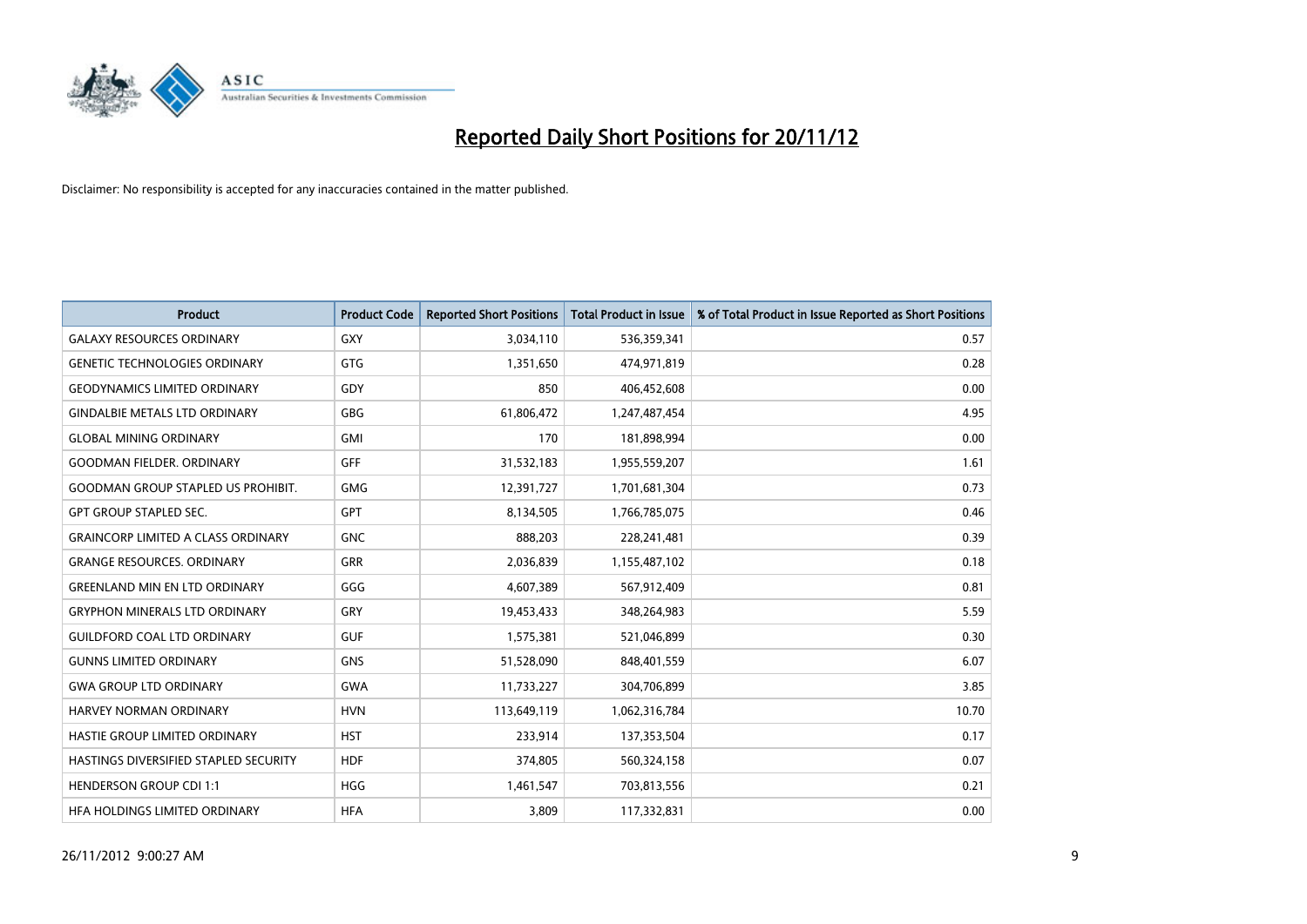

| <b>Product</b>                                | <b>Product Code</b> | <b>Reported Short Positions</b> | <b>Total Product in Issue</b> | % of Total Product in Issue Reported as Short Positions |
|-----------------------------------------------|---------------------|---------------------------------|-------------------------------|---------------------------------------------------------|
| HILLGROVE RES LTD ORDINARY                    | <b>HGO</b>          | 3,411,127                       | 1,022,760,221                 | 0.33                                                    |
| <b>HILLS HOLDINGS LTD ORDINARY</b>            | HIL                 | 3,977,451                       | 246,500,444                   | 1.61                                                    |
| HORIZON OIL LIMITED ORDINARY                  | <b>HZN</b>          | 31,446,947                      | 1,130,811,515                 | 2.78                                                    |
| ICON ENERGY LIMITED ORDINARY                  | <b>ICN</b>          | 74,414                          | 469,301,394                   | 0.02                                                    |
| <b>IINET LIMITED ORDINARY</b>                 | <b>IIN</b>          | 127,914                         | 161,238,847                   | 0.08                                                    |
| <b>ILUKA RESOURCES ORDINARY</b>               | ILU                 | 57,803,353                      | 418,700,517                   | 13.81                                                   |
| <b>IMDEX LIMITED ORDINARY</b>                 | <b>IMD</b>          | 1,829,331                       | 210,473,188                   | 0.87                                                    |
| <b>INCITEC PIVOT ORDINARY</b>                 | <b>IPL</b>          | 14,091,701                      | 1,628,730,107                 | 0.87                                                    |
| INDEPENDENCE GROUP ORDINARY                   | <b>IGO</b>          | 6,670,276                       | 232,882,535                   | 2.86                                                    |
| <b>INDOPHIL RESOURCES ORDINARY</b>            | <b>IRN</b>          | 535,040                         | 1,203,146,194                 | 0.04                                                    |
| <b>INDUSTREA LIMITED ORDINARY</b>             | IDL                 | 1,446,948                       | 370,268,218                   | 0.39                                                    |
| <b>INFIGEN ENERGY STAPLED SECURITIES</b>      | <b>IFN</b>          | 3,444,987                       | 762,265,972                   | 0.45                                                    |
| <b>INSURANCE AUSTRALIA ORDINARY</b>           | <b>IAG</b>          | 6,222,992                       | 2,079,034,021                 | 0.30                                                    |
| <b>INTEGRA MINING LTD, ORDINARY</b>           | <b>IGR</b>          | 2,335,058                       | 934,440,899                   | 0.25                                                    |
| <b>INTREPID MINES ORDINARY</b>                | <b>IAU</b>          | 12,579,169                      | 553,802,270                   | 2.27                                                    |
| <b>INVESTA OFFICE FUND STAPLED SECURITIES</b> | <b>IOF</b>          | 2,486,886                       | 614,047,458                   | 0.40                                                    |
| <b>INVOCARE LIMITED ORDINARY</b>              | <b>IVC</b>          | 3,340,009                       | 110,030,298                   | 3.04                                                    |
| ION LIMITED ORDINARY                          | <b>ION</b>          | 164,453                         | 256,365,105                   | 0.06                                                    |
| <b>IOOF HOLDINGS LTD ORDINARY</b>             | IFL.                | 1,219,963                       | 229,794,395                   | 0.53                                                    |
| <b>IRESS LIMITED ORDINARY</b>                 | <b>IRE</b>          | 2,163,868                       | 128.620.231                   | 1.68                                                    |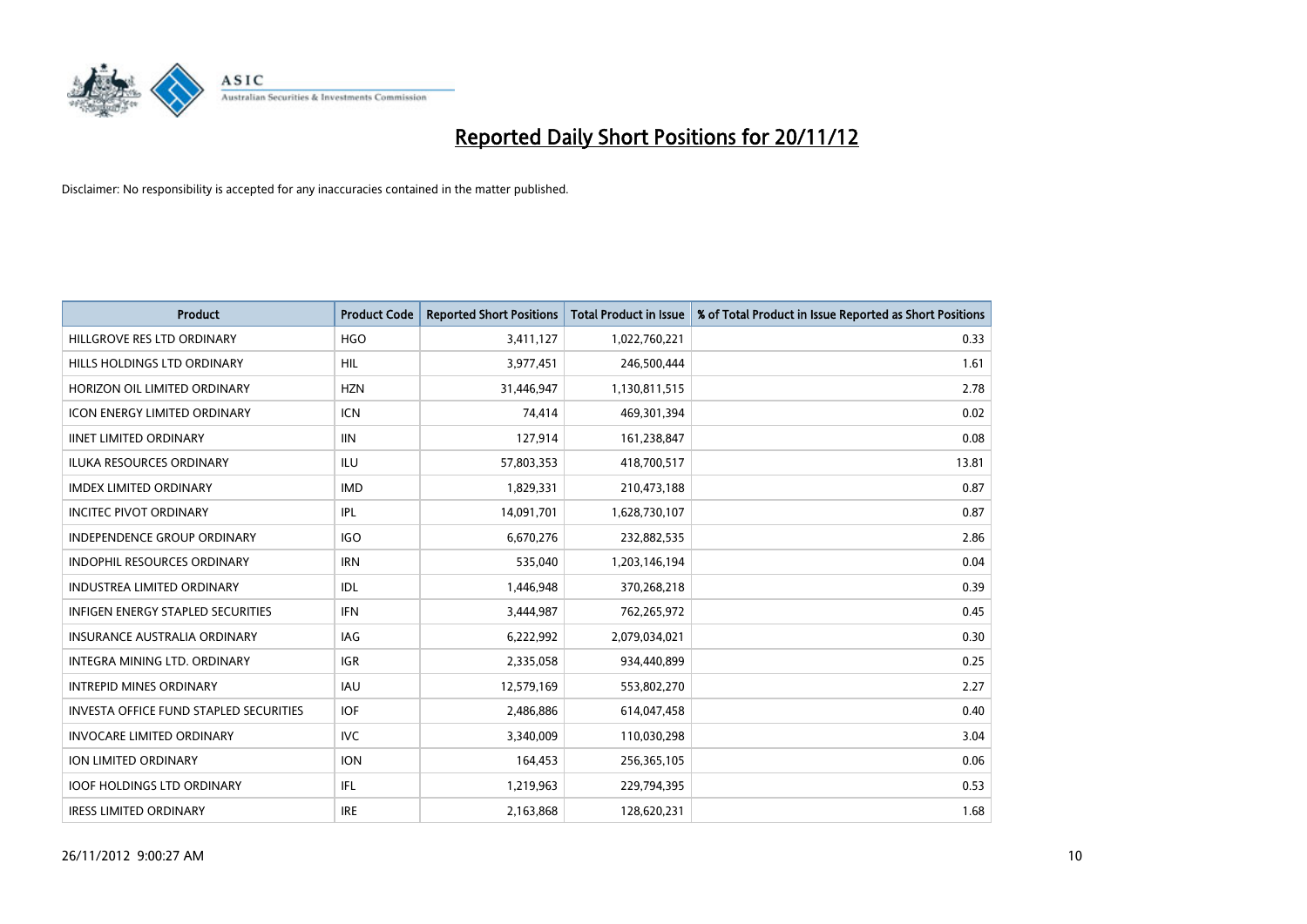

| <b>Product</b>                           | <b>Product Code</b> | <b>Reported Short Positions</b> | <b>Total Product in Issue</b> | % of Total Product in Issue Reported as Short Positions |
|------------------------------------------|---------------------|---------------------------------|-------------------------------|---------------------------------------------------------|
| <b>IRON ORE HOLDINGS ORDINARY</b>        | <b>IOH</b>          | 39,352                          | 161,174,005                   | 0.02                                                    |
| IVANHOE AUSTRALIA ORDINARY               | <b>IVA</b>          | 2,054,267                       | 555,856,143                   | 0.37                                                    |
| JAMES HARDIE INDUST CHESS DEPOSITARY INT | <b>IHX</b>          | 9,711,991                       | 439,580,130                   | 2.21                                                    |
| <b>JB HI-FI LIMITED ORDINARY</b>         | <b>IBH</b>          | 21,592,366                      | 98,850,643                    | 21.84                                                   |
| <b>JUPITER MINES ORDINARY</b>            | <b>IMS</b>          | 89,376                          | 2,281,835,383                 | 0.00                                                    |
| <b>KAGARA LTD ORDINARY</b>               | <b>KZL</b>          | 3,001,465                       | 798,953,117                   | 0.38                                                    |
| KANGAROO RES LTD ORDINARY                | <b>KRL</b>          | 1,414,303                       | 3,434,430,012                 | 0.04                                                    |
| KAROON GAS AUSTRALIA ORDINARY            | <b>KAR</b>          | 449,013                         | 221,420,769                   | 0.20                                                    |
| KATHMANDU HOLD LTD ORDINARY              | <b>KMD</b>          | 722,688                         | 200,165,940                   | 0.36                                                    |
| <b>KBL MINING LIMITED ORDINARY</b>       | <b>KBL</b>          | 1,820                           | 292,335,629                   | 0.00                                                    |
| KENTOR GOLD LIMITED ORDINARY             | KGL                 | 275                             | 140,040,563                   | 0.00                                                    |
| KINGSGATE CONSOLID, ORDINARY             | <b>KCN</b>          | 7,886,071                       | 151,828,173                   | 5.19                                                    |
| KINGSROSE MINING LTD ORDINARY            | <b>KRM</b>          | 18,436                          | 290,111,217                   | 0.01                                                    |
| LEIGHTON HOLDINGS ORDINARY               | LEI                 | 10,738,210                      | 337, 164, 188                 | 3.18                                                    |
| LEND LEASE GROUP UNIT/ORD STAPLED        | <b>LLC</b>          | 4,483,087                       | 574,351,883                   | 0.78                                                    |
| LINC ENERGY LTD ORDINARY                 | <b>LNC</b>          | 32,822,377                      | 504,487,631                   | 6.51                                                    |
| LIQUEFIED NATURAL ORDINARY               | LNG                 | 272,800                         | 267,699,015                   | 0.10                                                    |
| LYNAS CORPORATION ORDINARY               | <b>LYC</b>          | 211,613,390                     | 1,796,159,363                 | 11.78                                                   |
| <b>M2 TELECOMMUNICATION ORDINARY</b>     | <b>MTU</b>          | 6,160,565                       | 157,891,251                   | 3.90                                                    |
| MACA LIMITED ORDINARY                    | <b>MLD</b>          | 49,516                          | 150,000,000                   | 0.03                                                    |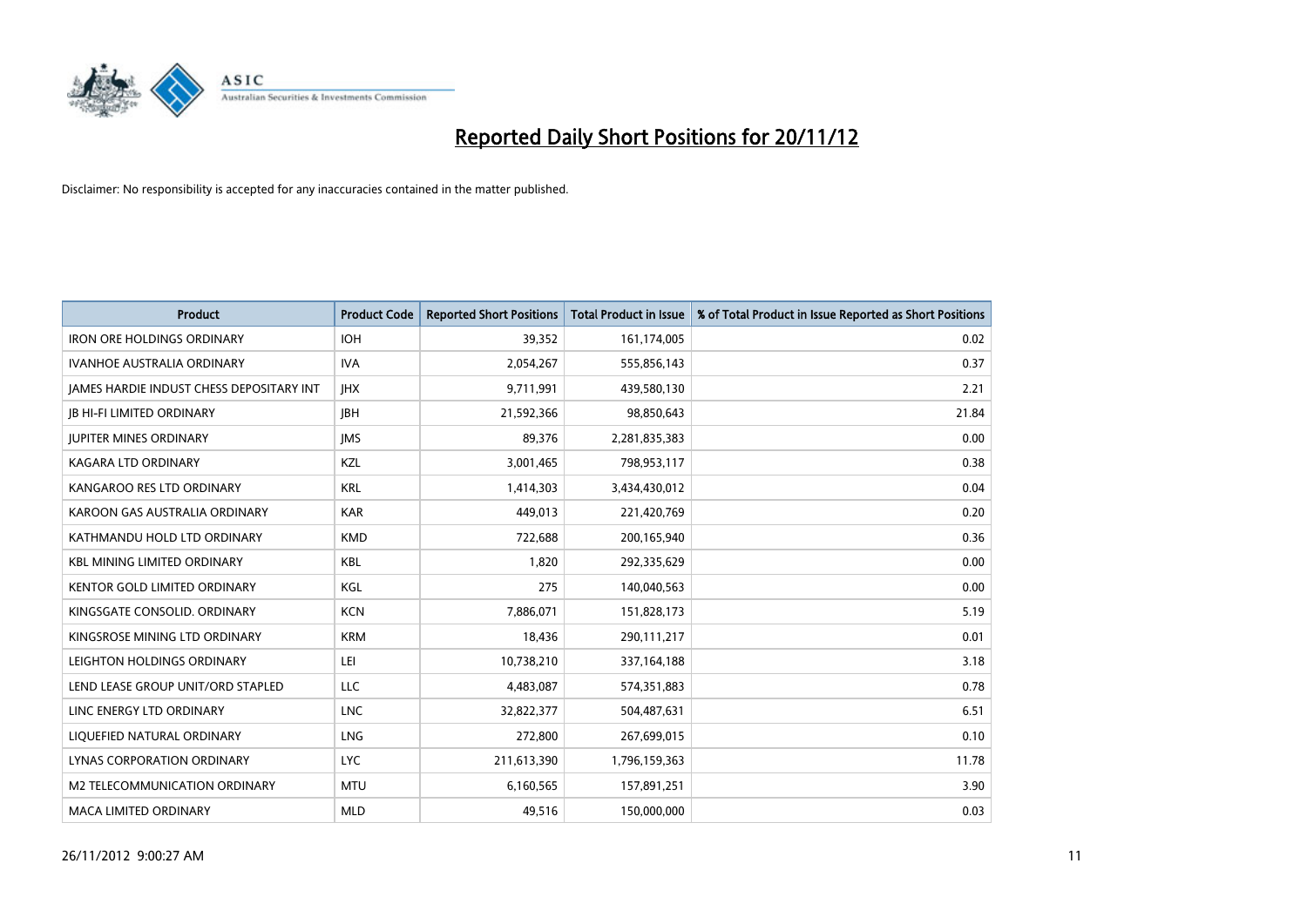

| <b>Product</b>                        | <b>Product Code</b> | <b>Reported Short Positions</b> | <b>Total Product in Issue</b> | % of Total Product in Issue Reported as Short Positions |
|---------------------------------------|---------------------|---------------------------------|-------------------------------|---------------------------------------------------------|
| <b>MACMAHON HOLDINGS ORDINARY</b>     | <b>MAH</b>          | 12,153,112                      | 757,017,561                   | 1.61                                                    |
| MACO ATLAS ROADS GRP ORDINARY STAPLED | <b>MOA</b>          | 4,958,516                       | 478,531,436                   | 1.04                                                    |
| MACQUARIE GROUP LTD ORDINARY          | <b>MOG</b>          | 7,579,825                       | 339,123,120                   | 2.24                                                    |
| <b>MARENGO MINING ORDINARY</b>        | <b>MGO</b>          | 26,950                          | 1,137,720,551                 | 0.00                                                    |
| <b>MATRIX C &amp; E LTD ORDINARY</b>  | <b>MCE</b>          | 3,982,857                       | 94,555,428                    | 4.21                                                    |
| <b>MAVERICK DRILLING ORDINARY</b>     | <b>MAD</b>          | 2,453,857                       | 452,726,751                   | 0.54                                                    |
| MCMILLAN SHAKESPEARE ORDINARY         | <b>MMS</b>          | 242,101                         | 74,523,965                    | 0.32                                                    |
| MEDUSA MINING LTD ORDINARY            | <b>MML</b>          | 2,175,984                       | 188,903,911                   | 1.15                                                    |
| MELBOURNE IT LIMITED ORDINARY         | <b>MLB</b>          | 494,168                         | 82,451,363                    | 0.60                                                    |
| MEO AUSTRALIA LTD ORDINARY            | <b>MEO</b>          | 1,342,397                       | 586,448,260                   | 0.23                                                    |
| MERMAID MARINE ORDINARY               | <b>MRM</b>          | 1,743,304                       | 223,694,865                   | 0.78                                                    |
| MESOBLAST LIMITED ORDINARY            | <b>MSB</b>          | 16,934,035                      | 287,132,832                   | 5.90                                                    |
| METALS X LIMITED ORDINARY             | <b>MLX</b>          | 4,702,165                       | 1,651,766,110                 | 0.28                                                    |
| METCASH LIMITED ORDINARY              | <b>MTS</b>          | 65,050,271                      | 880,704,786                   | 7.39                                                    |
| METGASCO LIMITED ORDINARY             | <b>MEL</b>          | 68,649                          | 445,158,802                   | 0.02                                                    |
| METMINCO LIMITED ORDINARY             | <b>MNC</b>          | 1,008,250                       | 1,749,541,573                 | 0.06                                                    |
| MICLYN EXP OFFSHR ORDINARY            | <b>MIO</b>          | 103,296                         | 278,639,188                   | 0.04                                                    |
| MILTON CORPORATION ORDINARY           | <b>MLT</b>          | 12,800                          | 121,625,655                   | 0.01                                                    |
| MINCOR RESOURCES NL ORDINARY          | <b>MCR</b>          | 2,259,637                       | 188,208,274                   | 1.20                                                    |
| MINERAL DEPOSITS ORDINARY             | <b>MDL</b>          | 185,285                         | 83,538,786                    | 0.22                                                    |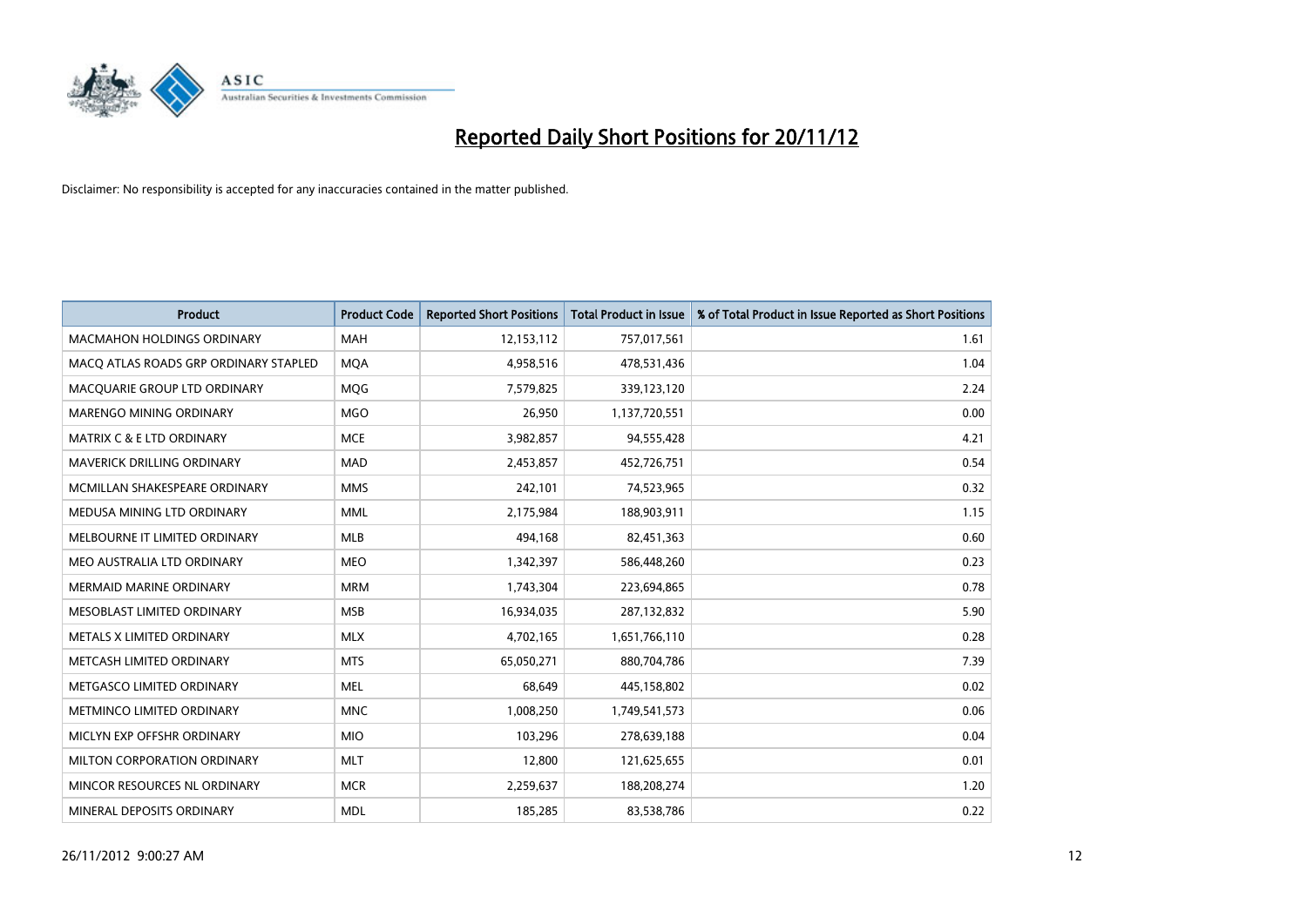

| <b>Product</b>                     | <b>Product Code</b> | <b>Reported Short Positions</b> | <b>Total Product in Issue</b> | % of Total Product in Issue Reported as Short Positions |
|------------------------------------|---------------------|---------------------------------|-------------------------------|---------------------------------------------------------|
| MINERAL RESOURCES, ORDINARY        | <b>MIN</b>          | 5,046,983                       | 185,006,018                   | 2.73                                                    |
| MIRABELA NICKEL LTD ORDINARY       | <b>MBN</b>          | 8,653,770                       | 876,582,736                   | 0.99                                                    |
| MIRVAC GROUP STAPLED SECURITIES    | <b>MGR</b>          | 11,988,755                      | 3,425,587,451                 | 0.35                                                    |
| MOLOPO ENERGY LTD ORDINARY         | <b>MPO</b>          | 1,438,999                       | 245,849,711                   | 0.59                                                    |
| <b>MONADELPHOUS GROUP ORDINARY</b> | <b>MND</b>          | 6,565,309                       | 90,663,543                    | 7.24                                                    |
| MORTGAGE CHOICE LTD ORDINARY       | <b>MOC</b>          | 2,373,041                       | 123,431,282                   | 1.92                                                    |
| <b>MOUNT GIBSON IRON ORDINARY</b>  | <b>MGX</b>          | 6,994,792                       | 1,090,584,232                 | 0.64                                                    |
| MULTIPLEX SITES SITES              | <b>MXUPA</b>        | 457                             | 4,500,000                     | 0.01                                                    |
| MURCHISON METALS LTD ORDINARY      | <b>MMX</b>          | 6,008,443                       | 450,427,346                   | 1.33                                                    |
| MYER HOLDINGS LTD ORDINARY         | <b>MYR</b>          | 87,873,099                      | 583,384,551                   | 15.06                                                   |
| <b>MYSTATE LIMITED ORDINARY</b>    | <b>MYS</b>          | 19,725                          | 87,012,663                    | 0.02                                                    |
| NATIONAL AUST, BANK ORDINARY       | <b>NAB</b>          | 18,142,261                      | 2,300,821,750                 | 0.79                                                    |
| NAVITAS LIMITED ORDINARY           | <b>NVT</b>          | 12,196,346                      | 375,367,918                   | 3.25                                                    |
| NEON ENERGY LIMITED ORDINARY       | <b>NEN</b>          | 1,324,108                       | 549,582,936                   | 0.24                                                    |
| NEW HOPE CORPORATION ORDINARY      | <b>NHC</b>          | 2,898,191                       | 830,526,815                   | 0.35                                                    |
| NEWCREST MINING ORDINARY           | <b>NCM</b>          | 2,042,203                       | 765,906,839                   | 0.27                                                    |
| NEWS CORP A NON-VOTING CDI         | <b>NWSLV</b>        | 2,578,625                       | 1,543,077,990                 | 0.17                                                    |
| NEWS CORP B VOTING CDI             | <b>NWS</b>          | 897,493                         | 798,520,953                   | 0.11                                                    |
| NEWSAT LIMITED ORDINARY            | <b>NWT</b>          | 86,833                          | 233,052,157                   | 0.04                                                    |
| NEXTDC LIMITED ORDINARY            | <b>NXT</b>          | 2,759,720                       | 150,627,388                   | 1.83                                                    |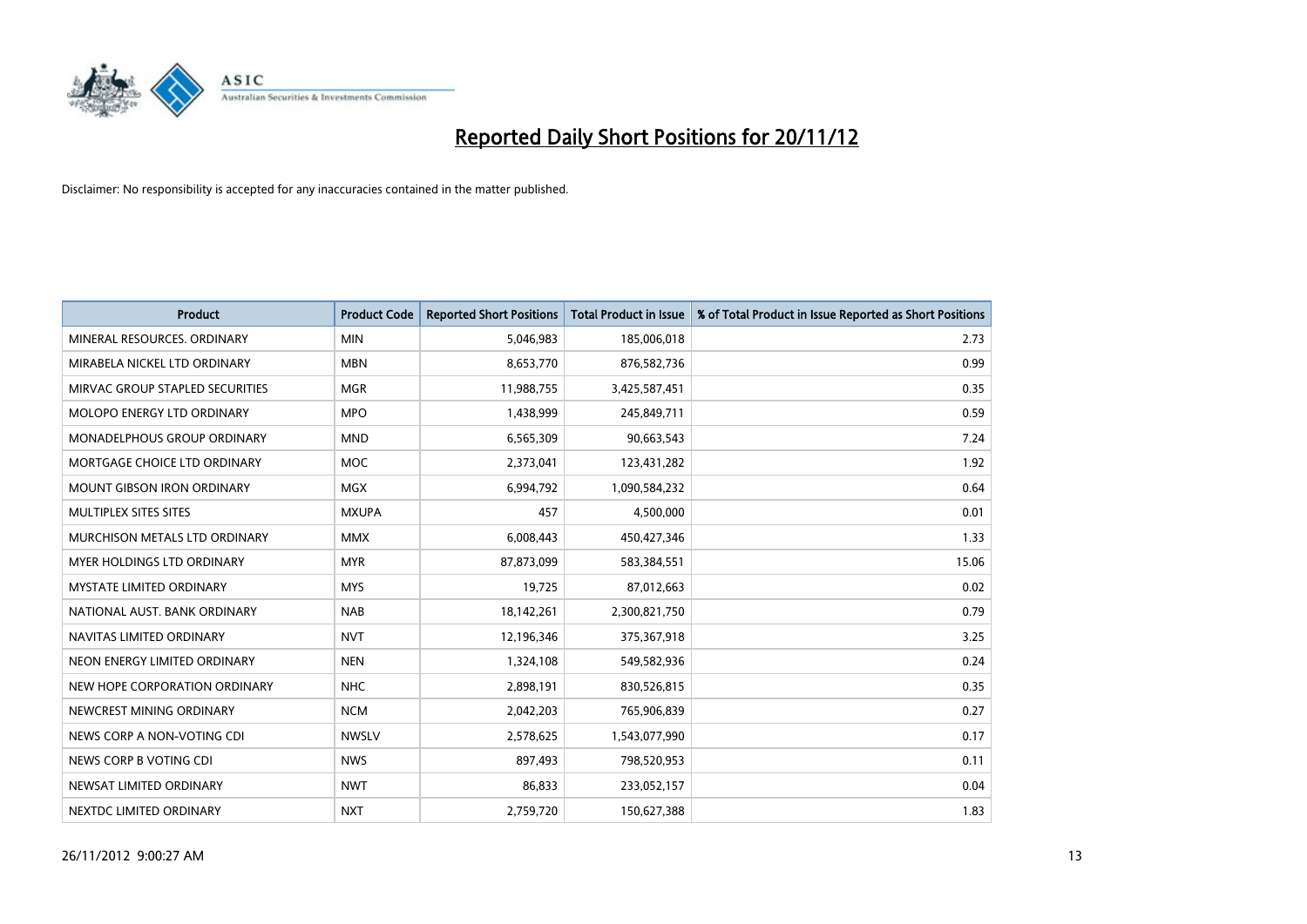

| <b>Product</b>                        | <b>Product Code</b> | <b>Reported Short Positions</b> | <b>Total Product in Issue</b> | % of Total Product in Issue Reported as Short Positions |
|---------------------------------------|---------------------|---------------------------------|-------------------------------|---------------------------------------------------------|
| NEXUS ENERGY LIMITED ORDINARY         | <b>NXS</b>          | 4,341,955                       | 1,329,821,159                 | 0.33                                                    |
| NIDO PETROLEUM ORDINARY               | <b>NDO</b>          | 105,313                         | 1,390,829,818                 | 0.01                                                    |
| NOBLE MINERAL RES ORDINARY            | <b>NMG</b>          | 3,770,533                       | 655,522,952                   | 0.58                                                    |
| NORFOLK GROUP ORDINARY                | <b>NFK</b>          | 50                              | 158,890,730                   | 0.00                                                    |
| NORTHERN IRON LTD ORDINARY            | <b>NFE</b>          | 2,328,648                       | 493,067,453                   | 0.47                                                    |
| NORTHERN STAR ORDINARY                | <b>NST</b>          | 2,815,682                       | 423,968,168                   | 0.66                                                    |
| NRW HOLDINGS LIMITED ORDINARY         | <b>NWH</b>          | 6,081,560                       | 278,888,011                   | 2.18                                                    |
| NUFARM LIMITED ORDINARY               | <b>NUF</b>          | 5,822,631                       | 262,721,422                   | 2.22                                                    |
| OCEANAGOLD CORP. CHESS DEPOSITARY INT | <b>OGC</b>          | 1,385,818                       | 263,278,752                   | 0.53                                                    |
| OIL SEARCH LTD ORDINARY               | <b>OSH</b>          | 2,606,498                       | 1,334,756,742                 | 0.20                                                    |
| OM HOLDINGS LIMITED ORDINARY          | OMH                 | 4,010,527                       | 673,423,337                   | 0.60                                                    |
| ORICA LIMITED ORDINARY                | ORI                 | 2,720,185                       | 365,642,802                   | 0.74                                                    |
| ORIGIN ENERGY ORDINARY                | <b>ORG</b>          | 11,120,180                      | 1,093,614,528                 | 1.02                                                    |
| OROCOBRE LIMITED ORDINARY             | <b>ORE</b>          | 77,934                          | 115,547,970                   | 0.07                                                    |
| OROTONGROUP LIMITED ORDINARY          | <b>ORL</b>          | 156,141                         | 40,880,902                    | 0.38                                                    |
| ORPHEUS ENERGY LTD ORDINARY           | <b>OEG</b>          | 67,200                          | 130,475,919                   | 0.05                                                    |
| OZ MINERALS ORDINARY                  | OZL                 | 5,332,753                       | 303,470,022                   | 1.76                                                    |
| PACIFIC BRANDS ORDINARY               | <b>PBG</b>          | 9,191,122                       | 912,915,695                   | 1.01                                                    |
| PALADIN ENERGY LTD ORDINARY           | <b>PDN</b>          | 70,694,493                      | 836,825,651                   | 8.45                                                    |
| PANAUST LIMITED ORDINARY              | <b>PNA</b>          | 2,311,686                       | 605,962,322                   | 0.38                                                    |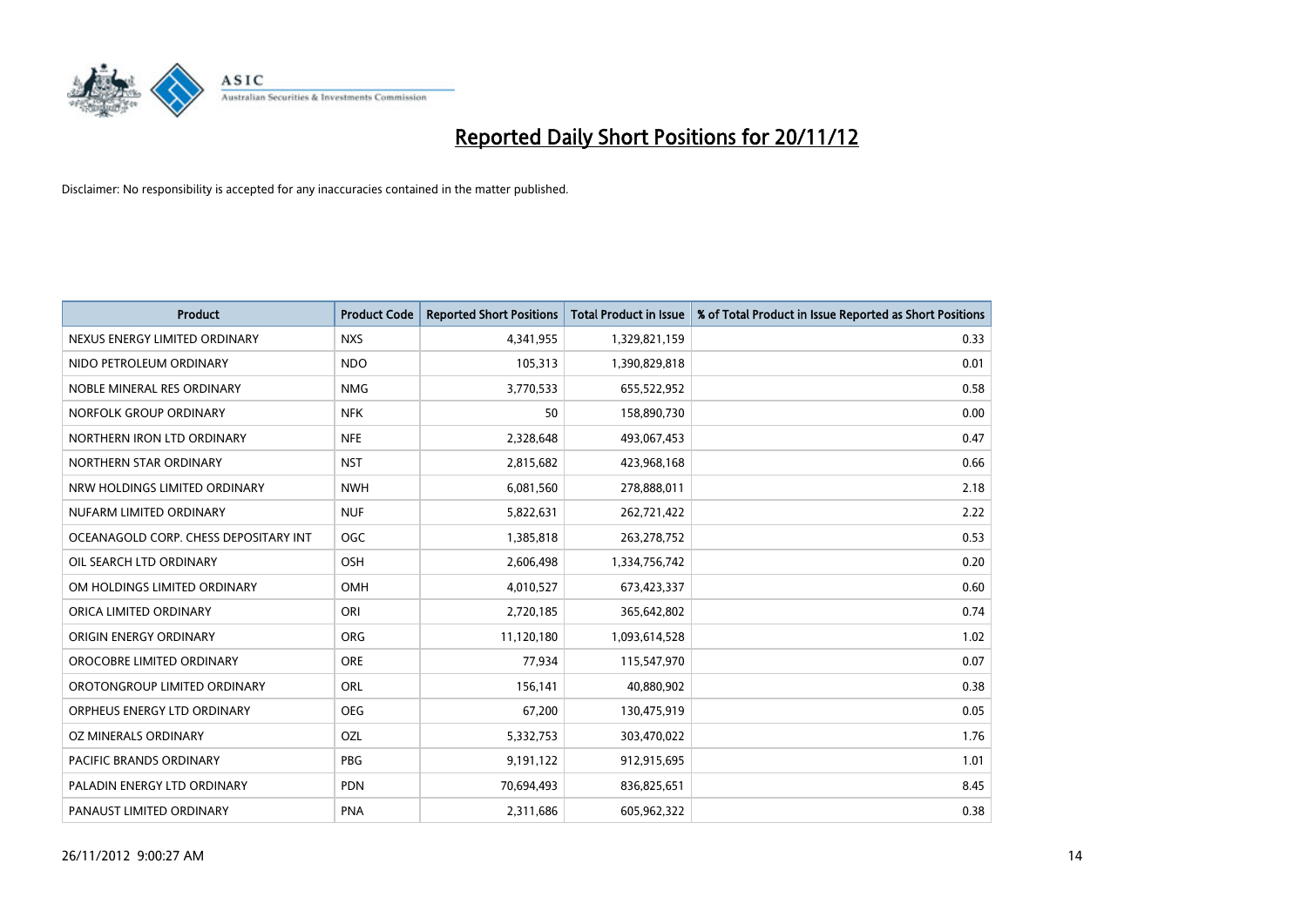

| <b>Product</b>                 | <b>Product Code</b> | <b>Reported Short Positions</b> | <b>Total Product in Issue</b> | % of Total Product in Issue Reported as Short Positions |
|--------------------------------|---------------------|---------------------------------|-------------------------------|---------------------------------------------------------|
| PANCONTINENTAL OIL ORDINARY    | <b>PCL</b>          | 233,335                         | 1,148,744,096                 | 0.02                                                    |
| PANORAMIC RESOURCES ORDINARY   | PAN                 | 2,710,360                       | 255,681,195                   | 1.06                                                    |
| PAPERLINX LIMITED ORDINARY     | <b>PPX</b>          | 68,231                          | 609,280,761                   | 0.01                                                    |
| PAPILLON RES LTD ORDINARY      | PIR                 | 2,760,677                       | 258,986,563                   | 1.07                                                    |
| PATTIES FOODS LTD ORDINARY     | PFL                 | 100.000                         | 139,065,639                   | 0.07                                                    |
| PEET LIMITED ORDINARY          | <b>PPC</b>          | 3,789,645                       | 321,013,141                   | 1.18                                                    |
| PERILYA LIMITED ORDINARY       | PEM                 | 3,026                           | 769,316,426                   | 0.00                                                    |
| PERPETUAL LIMITED ORDINARY     | PPT                 | 2,074,888                       | 41,980,678                    | 4.94                                                    |
| PERSEUS MINING LTD ORDINARY    | PRU                 | 8,560,593                       | 457,962,088                   | 1.87                                                    |
| PHARMAXIS LTD ORDINARY         | <b>PXS</b>          | 6,965,254                       | 308,543,389                   | 2.26                                                    |
| PLATINUM ASSET ORDINARY        | <b>PTM</b>          | 12,744,601                      | 561,347,878                   | 2.27                                                    |
| PLATINUM AUSTRALIA ORDINARY    | <b>PLA</b>          | 836,127                         | 504,968,043                   | 0.17                                                    |
| PMI GOLD CORP CDI 1:1          | <b>PVM</b>          | 39.473                          | 79,078,033                    | 0.05                                                    |
| PMP LIMITED ORDINARY           | <b>PMP</b>          | 106,142                         | 323,781,124                   | 0.03                                                    |
| PREMIER INVESTMENTS ORDINARY   | <b>PMV</b>          | 1,053,013                       | 155,260,478                   | 0.68                                                    |
| PRIMA BIOMED LTD ORDINARY      | PRR                 | 6,288,810                       | 1,066,063,388                 | 0.59                                                    |
| PRIMARY HEALTH CARE ORDINARY   | <b>PRY</b>          | 27,840,768                      | 502,983,554                   | 5.54                                                    |
| PRIMEAG AUSTRALIA ORDINARY     | PAG                 | 38,289                          | 266,394,444                   | 0.01                                                    |
| PROGRAMMED ORDINARY            | <b>PRG</b>          | 225,062                         | 118,177,001                   | 0.19                                                    |
| <b>OANTAS AIRWAYS ORDINARY</b> | QAN                 | 13,711,461                      | 2,265,123,620                 | 0.61                                                    |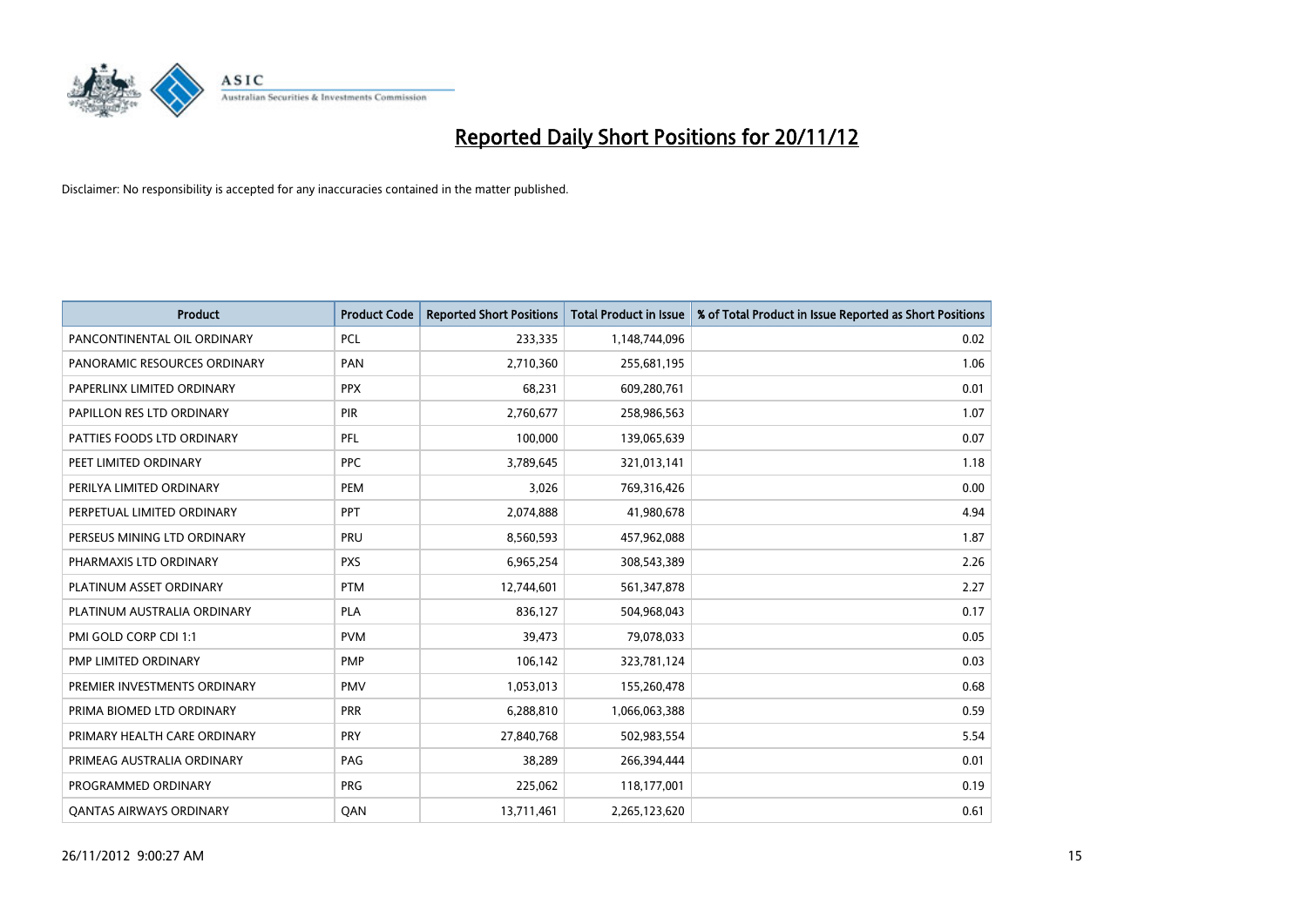

| <b>Product</b>                      | <b>Product Code</b> | <b>Reported Short Positions</b> | <b>Total Product in Issue</b> | % of Total Product in Issue Reported as Short Positions |
|-------------------------------------|---------------------|---------------------------------|-------------------------------|---------------------------------------------------------|
| OBE INSURANCE GROUP ORDINARY        | <b>OBE</b>          | 63,264,497                      | 1,196,747,582                 | 5.29                                                    |
| OR NATIONAL LIMITED ORDINARY        | <b>ORN</b>          | 12,424,181                      | 2,425,468,941                 | 0.51                                                    |
| QRXPHARMA LTD ORDINARY              | <b>QRX</b>          | 96,662                          | 144,577,206                   | 0.07                                                    |
| <b>QUBE HOLDINGS LTD ORDINARY</b>   | QUB                 | 14,088,051                      | 926,489,845                   | 1.52                                                    |
| RAMELIUS RESOURCES ORDINARY         | <b>RMS</b>          | 5,675,157                       | 336,256,949                   | 1.69                                                    |
| RAMSAY HEALTH CARE ORDINARY         | <b>RHC</b>          | 2,458,840                       | 202,081,252                   | 1.22                                                    |
| <b>RCR TOMLINSON ORDINARY</b>       | <b>RCR</b>          | 217,897                         | 132,406,265                   | 0.16                                                    |
| <b>REA GROUP ORDINARY</b>           | <b>REA</b>          | 120,870                         | 131,714,699                   | 0.09                                                    |
| RECKON LIMITED ORDINARY             | <b>RKN</b>          | 401,000                         | 129,488,015                   | 0.31                                                    |
| <b>RED 5 LIMITED ORDINARY</b>       | <b>RED</b>          | 450,392                         | 135,488,008                   | 0.33                                                    |
| <b>RED FORK ENERGY ORDINARY</b>     | <b>RFE</b>          | 2,437,090                       | 384,951,719                   | 0.63                                                    |
| REDBANK ENERGY LTD ORDINARY         | AEI                 | 13                              | 786,287                       | 0.00                                                    |
| REDFLEX HOLDINGS ORDINARY           | <b>RDF</b>          | 167,341                         | 110,762,310                   | 0.15                                                    |
| REECE AUSTRALIA LTD. ORDINARY       | <b>REH</b>          | 10,500                          | 99,600,000                    | 0.01                                                    |
| REED RESOURCES LTD ORDINARY         | <b>RDR</b>          | 431,700                         | 508,556,518                   | 0.08                                                    |
| <b>REGIS RESOURCES ORDINARY</b>     | <b>RRL</b>          | 1,680,911                       | 455,420,679                   | 0.37                                                    |
| RESMED INC CDI 10:1                 | <b>RMD</b>          | 3,137,497                       | 1,556,242,300                 | 0.20                                                    |
| RESOLUTE MINING ORDINARY            | <b>RSG</b>          | 2,706,918                       | 632,071,957                   | 0.43                                                    |
| <b>RESOURCE GENERATION ORDINARY</b> | <b>RES</b>          | 173                             | 262,895,652                   | 0.00                                                    |
| RETAIL FOOD GROUP ORDINARY          | <b>RFG</b>          | 154,650                         | 125,240,114                   | 0.12                                                    |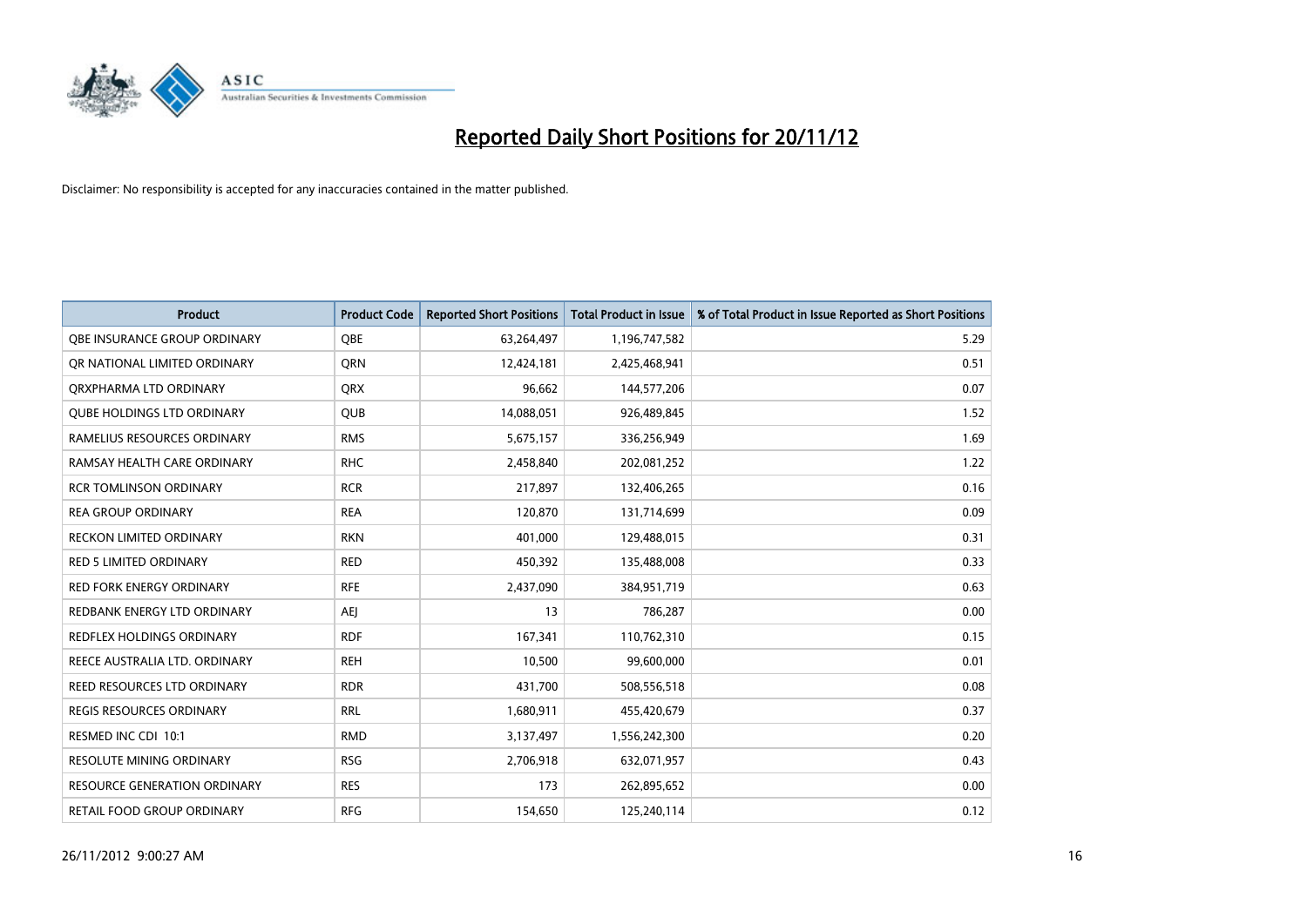

| <b>Product</b>                       | <b>Product Code</b> | <b>Reported Short Positions</b> | <b>Total Product in Issue</b> | % of Total Product in Issue Reported as Short Positions |
|--------------------------------------|---------------------|---------------------------------|-------------------------------|---------------------------------------------------------|
| REVERSE CORP LIMITED ORDINARY        | <b>REF</b>          | 100                             | 92,382,175                    | 0.00                                                    |
| <b>REX MINERALS LIMITED ORDINARY</b> | <b>RXM</b>          | 1,978,037                       | 188,907,284                   | 1.05                                                    |
| <b>RHG LIMITED ORDINARY</b>          | <b>RHG</b>          | 335,085                         | 308,483,177                   | 0.11                                                    |
| RIALTO ENERGY ORDINARY               | <b>RIA</b>          | 41                              | 672,259,992                   | 0.00                                                    |
| RIO TINTO LIMITED ORDINARY           | <b>RIO</b>          | 10,765,283                      | 435,758,720                   | 2.47                                                    |
| ROC OIL COMPANY ORDINARY             | <b>ROC</b>          | 1,265,490                       | 683,235,552                   | 0.19                                                    |
| <b>RURALCO HOLDINGS ORDINARY</b>     | <b>RHL</b>          | 12,000                          | 55,019,284                    | 0.02                                                    |
| SAI GLOBAL LIMITED ORDINARY          | SAI                 | 7,246,382                       | 206,730,256                   | 3.51                                                    |
| SALMAT LIMITED ORDINARY              | <b>SLM</b>          | 1,810,085                       | 159,812,799                   | 1.13                                                    |
| SAMSON OIL & GAS LTD ORDINARY        | <b>SSN</b>          | 5,163,000                       | 1,821,524,000                 | 0.28                                                    |
| SANDFIRE RESOURCES ORDINARY          | <b>SFR</b>          | 2,707,856                       | 152,724,301                   | 1.77                                                    |
| <b>SANTOS LTD ORDINARY</b>           | <b>STO</b>          | 3,961,234                       | 958,846,325                   | 0.41                                                    |
| SARACEN MINERAL ORDINARY             | <b>SAR</b>          | 6,165,665                       | 595,032,306                   | 1.04                                                    |
| SEDGMAN LIMITED ORDINARY             | <b>SDM</b>          | 610,557                         | 217,623,797                   | 0.28                                                    |
| SEEK LIMITED ORDINARY                | <b>SEK</b>          | 12,705,508                      | 337,101,307                   | 3.77                                                    |
| SENEX ENERGY LIMITED ORDINARY        | <b>SXY</b>          | 3,546,546                       | 1,140,134,837                 | 0.31                                                    |
| SERVCORP LIMITED ORDINARY            | SRV                 | 4                               | 98,432,275                    | 0.00                                                    |
| SERVICE STREAM ORDINARY              | <b>SSM</b>          | 400                             | 283,418,867                   | 0.00                                                    |
| SEVEN GROUP HOLDINGS ORDINARY        | <b>SVW</b>          | 3,157,010                       | 307,410,281                   | 1.03                                                    |
| SEVEN WEST MEDIA LTD ORDINARY        | <b>SWM</b>          | 20,977,611                      | 999,160,872                   | 2.10                                                    |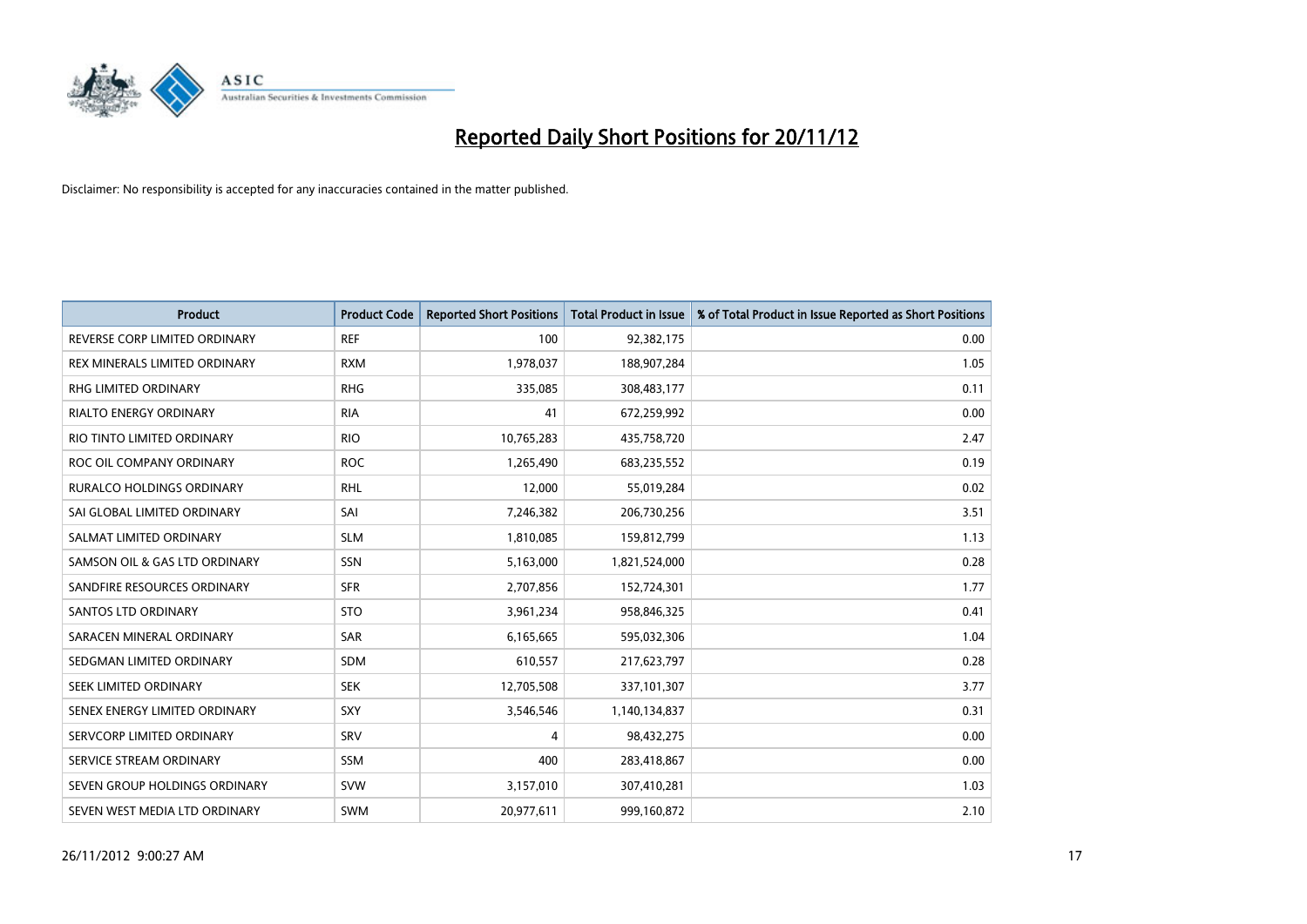

| <b>Product</b>                           | <b>Product Code</b> | <b>Reported Short Positions</b> | <b>Total Product in Issue</b> | % of Total Product in Issue Reported as Short Positions |
|------------------------------------------|---------------------|---------------------------------|-------------------------------|---------------------------------------------------------|
| SIGMA PHARMACEUTICAL ORDINARY            | SIP                 | 7,043,453                       | 1,180,143,739                 | 0.60                                                    |
| SILEX SYSTEMS ORDINARY                   | <b>SLX</b>          | 919,296                         | 170,228,676                   | 0.54                                                    |
| SILVER LAKE RESOURCE ORDINARY            | <b>SLR</b>          | 17,668,776                      | 225,493,476                   | 7.84                                                    |
| SIMS METAL MGMT LTD ORDINARY             | <b>SGM</b>          | 7,462,891                       | 204,269,939                   | 3.65                                                    |
| SINGAPORE TELECOMM. CHESS DEPOSITARY INT | SGT                 | 10,927,265                      | 155,402,627                   | 7.03                                                    |
| SIRIUS RESOURCES NL ORDINARY             | <b>SIR</b>          | 211,903                         | 191,407,586                   | 0.11                                                    |
| SIRTEX MEDICAL ORDINARY                  | <b>SRX</b>          | 105.265                         | 55,768,136                    | 0.19                                                    |
| SKILLED GROUP LTD ORDINARY               | <b>SKE</b>          | 3,108,659                       | 233,487,276                   | 1.33                                                    |
| SKY NETWORK ORDINARY                     | <b>SKT</b>          | 631,000                         | 389,139,785                   | 0.16                                                    |
| <b>SKYWEST AIRLINES LTD CDI 1:1</b>      | <b>SXR</b>          | 655,000                         | 213,040,000                   | 0.31                                                    |
| SMS MANAGEMENT, ORDINARY                 | <b>SMX</b>          | 1,315,199                       | 69,378,477                    | 1.90                                                    |
| SONIC HEALTHCARE ORDINARY                | <b>SHL</b>          | 4,835,069                       | 395,568,681                   | 1.22                                                    |
| SOUL PATTINSON (W.H) ORDINARY            | SOL                 | 33,247                          | 239,395,320                   | 0.01                                                    |
| SOUTH BOULDER MINES ORDINARY             | <b>STB</b>          | 159,795                         | 126,732,826                   | 0.13                                                    |
| SP AUSNET STAPLED SECURITIES             | <b>SPN</b>          | 8,639,301                       | 3,339,620,165                 | 0.26                                                    |
| SPARK INFRASTRUCTURE STAPLED NOTE & UNIT | SKI                 | 40,044,946                      | 1,326,734,264                 | 3.02                                                    |
| SPECIALTY FASHION ORDINARY               | <b>SFH</b>          | 2,830,649                       | 192,236,121                   | 1.47                                                    |
| ST BARBARA LIMITED ORDINARY              | <b>SBM</b>          | 3,657,041                       | 488,074,077                   | 0.75                                                    |
| STANMORE COAL LTD ORDINARY               | <b>SMR</b>          | 132,870                         | 206,227,090                   | 0.06                                                    |
| STARPHARMA HOLDINGS ORDINARY             | SPL                 | 5,598,119                       | 283,640,060                   | 1.97                                                    |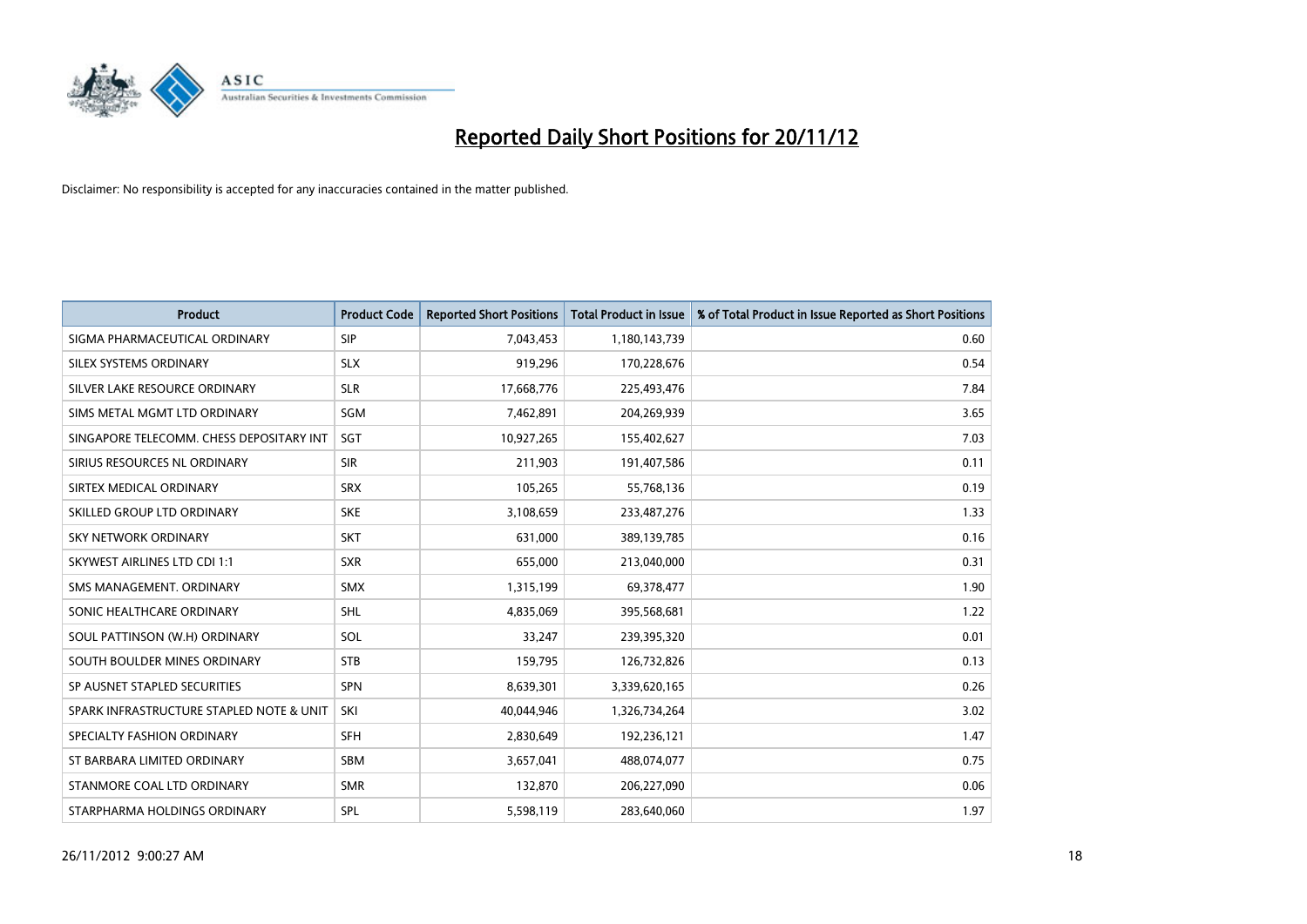

| <b>Product</b>                       | <b>Product Code</b> | <b>Reported Short Positions</b> | <b>Total Product in Issue</b> | % of Total Product in Issue Reported as Short Positions |
|--------------------------------------|---------------------|---------------------------------|-------------------------------|---------------------------------------------------------|
| STHN CROSS MEDIA ORDINARY            | <b>SXL</b>          | 22,194,125                      | 704,858,524                   | 3.15                                                    |
| STOCKLAND UNITS/ORD STAPLED          | SGP                 | 16,643,903                      | 2,202,657,963                 | 0.76                                                    |
| STRAITS RES LTD. ORDINARY            | SRO                 | 640,600                         | 1,164,150,159                 | 0.06                                                    |
| STW COMMUNICATIONS ORDINARY          | SGN                 | 75,604                          | 396,818,970                   | 0.02                                                    |
| SUNCORP GROUP LTD ORDINARY           | <b>SUN</b>          | 7,163,942                       | 1,286,600,980                 | 0.56                                                    |
| SUNDANCE ENERGY ORDINARY             | <b>SEA</b>          | 2,408,884                       | 277,098,474                   | 0.87                                                    |
| SUNDANCE RESOURCES ORDINARY          | <b>SDL</b>          | 10,112,632                      | 3,052,227,034                 | 0.33                                                    |
| SUNLAND GROUP LTD ORDINARY           | <b>SDG</b>          | 118,391                         | 191,238,877                   | 0.06                                                    |
| SUPER RET REP LTD ORDINARY           | <b>SUL</b>          | 675,828                         | 196,382,811                   | 0.34                                                    |
| SYD AIRPORT STAPLED US PROHIBIT.     | <b>SYD</b>          | 11,813,224                      | 1,861,210,782                 | 0.63                                                    |
| SYRAH RESOURCES ORDINARY             | <b>SYR</b>          | 20,714                          | 133,869,590                   | 0.02                                                    |
| <b>TABCORP HOLDINGS LTD ORDINARY</b> | <b>TAH</b>          | 13,403,255                      | 734,015,737                   | 1.83                                                    |
| <b>TANAMI GOLD NL ORDINARY</b>       | <b>TAM</b>          | 505,511                         | 261,132,677                   | 0.19                                                    |
| TAP OIL LIMITED ORDINARY             | <b>TAP</b>          | 747,344                         | 241,295,311                   | 0.31                                                    |
| TASSAL GROUP LIMITED ORDINARY        | <b>TGR</b>          | 104,056                         | 146,304,404                   | 0.07                                                    |
| <b>TATTS GROUP LTD ORDINARY</b>      | <b>TTS</b>          | 3,465,322                       | 1,385,200,190                 | 0.25                                                    |
| TELECOM CORPORATION ORDINARY         | <b>TEL</b>          | 13,919,661                      | 1,857,548,099                 | 0.75                                                    |
| TELSTRA CORPORATION. ORDINARY        | <b>TLS</b>          | 25,632,432                      | 12,443,074,357                | 0.21                                                    |
| TEN NETWORK HOLDINGS ORDINARY        | <b>TEN</b>          | 103,277,550                     | 1,437,204,873                 | 7.19                                                    |
| TERANGA GOLD CORP CDI 1:1            | <b>TGZ</b>          | 108,550                         | 163,612,019                   | 0.07                                                    |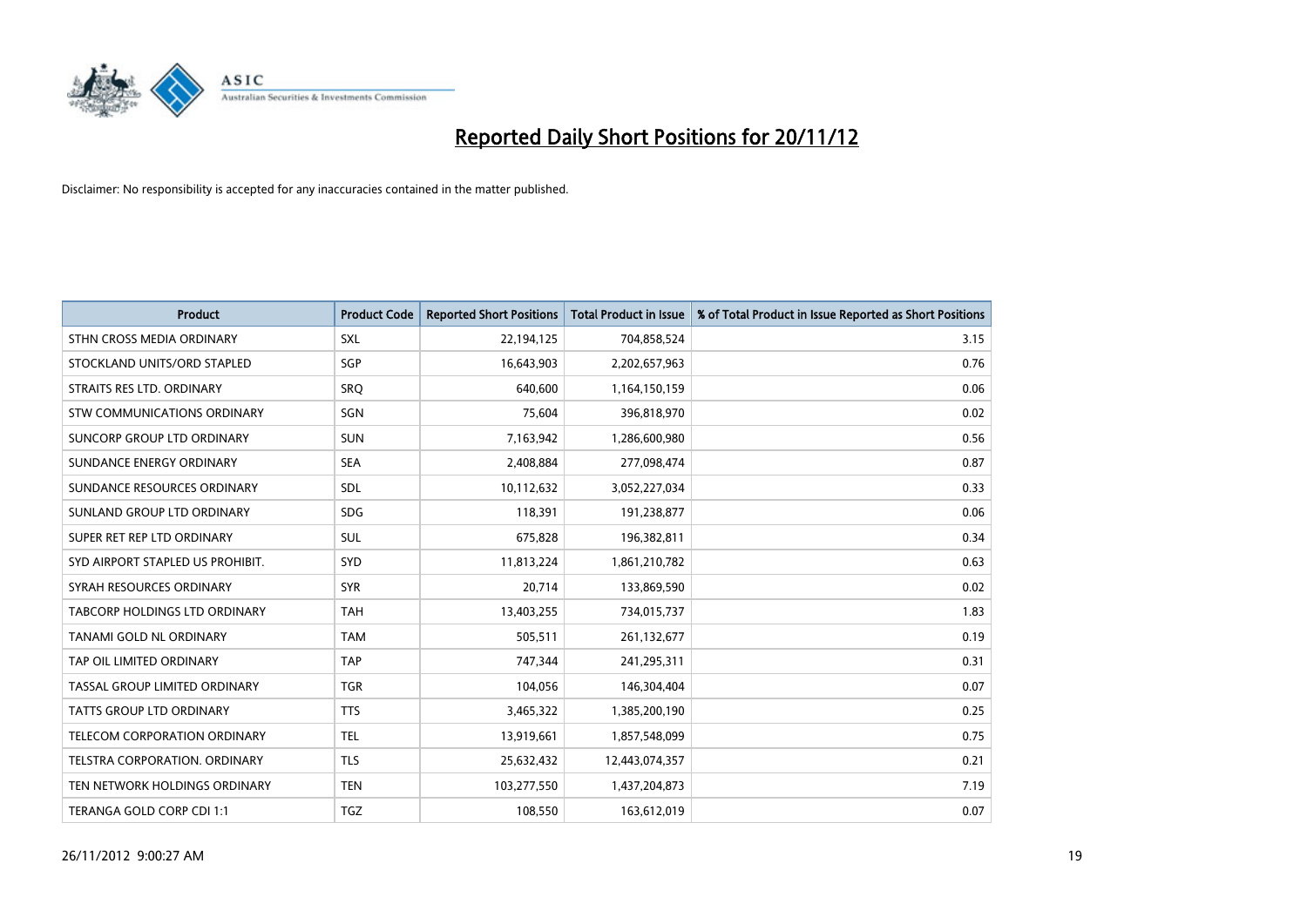

| <b>Product</b>                       | <b>Product Code</b> | <b>Reported Short Positions</b> | <b>Total Product in Issue</b> | % of Total Product in Issue Reported as Short Positions |
|--------------------------------------|---------------------|---------------------------------|-------------------------------|---------------------------------------------------------|
| TFS CORPORATION LTD ORDINARY         | <b>TFC</b>          |                                 | 279,621,829                   | 0.00                                                    |
| THE REJECT SHOP ORDINARY             | <b>TRS</b>          | 2,648,713                       | 26,092,220                    | 10.15                                                   |
| THORN GROUP LIMITED ORDINARY         | <b>TGA</b>          | 69,038                          | 146,374,703                   | 0.05                                                    |
| TIGER RESOURCES ORDINARY             | <b>TGS</b>          | 2,463,225                       | 673,470,269                   | 0.37                                                    |
| TOLL HOLDINGS LTD ORDINARY           | <b>TOL</b>          | 28,862,981                      | 717,133,875                   | 4.02                                                    |
| TOX FREE SOLUTIONS ORDINARY          | <b>TOX</b>          | 300,467                         | 115,989,858                   | 0.26                                                    |
| TPG TELECOM LIMITED ORDINARY         | <b>TPM</b>          | 1,376,350                       | 793,808,141                   | 0.17                                                    |
| TRADE ME GROUP ORDINARY              | <b>TME</b>          | 110,032                         | 396,017,568                   | 0.03                                                    |
| <b>TRANSFIELD SERVICES ORDINARY</b>  | <b>TSE</b>          | 9,033,465                       | 512,457,716                   | 1.76                                                    |
| TRANSPACIFIC INDUST, ORDINARY        | <b>TPI</b>          | 3,971,631                       | 1,578,556,067                 | 0.25                                                    |
| TRANSURBAN GROUP TRIPLE STAPLED SEC. | <b>TCL</b>          | 6,726,525                       | 1,461,665,097                 | 0.46                                                    |
| TREASURY WINE ESTATE ORDINARY        | <b>TWE</b>          | 14,153,492                      | 647,227,144                   | 2.19                                                    |
| TROY RESOURCES LTD ORDINARY          | <b>TRY</b>          | 12,221                          | 91,318,649                    | 0.01                                                    |
| UGL LIMITED ORDINARY                 | <b>UGL</b>          | 6,568,721                       | 166,315,038                   | 3.95                                                    |
| <b>UXC LIMITED ORDINARY</b>          | <b>UXC</b>          | 1,095,362                       | 308,056,885                   | 0.36                                                    |
| <b>VENTURE MINERALS ORDINARY</b>     | <b>VMS</b>          | 331,274                         | 287,320,170                   | 0.12                                                    |
| VILLAGE ROADSHOW LTD ORDINARY        | <b>VRL</b>          | 100,000                         | 153,886,423                   | 0.06                                                    |
| <b>VIRGIN AUS HLDG LTD ORDINARY</b>  | <b>VAH</b>          | 38,560,185                      | 2,210,197,600                 | 1.74                                                    |
| VITERRA INC CDI 1:1                  | <b>VTA</b>          | 10                              | 68,629,939                    | 0.00                                                    |
| <b>VOCUS COMMS LTD ORDINARY</b>      | <b>VOC</b>          | 71,270                          | 77,111,341                    | 0.09                                                    |